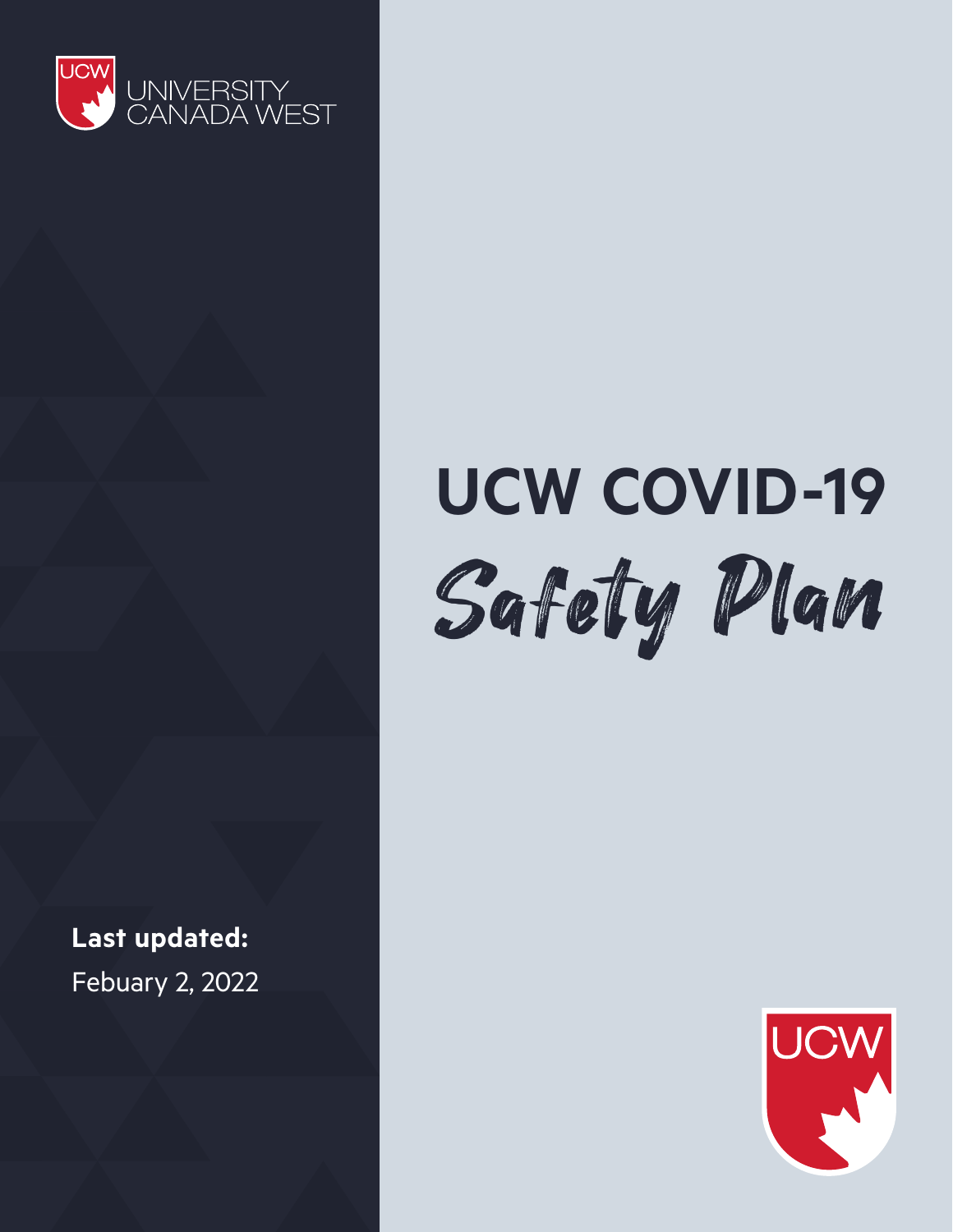

# **TABLE OF CONTENTS**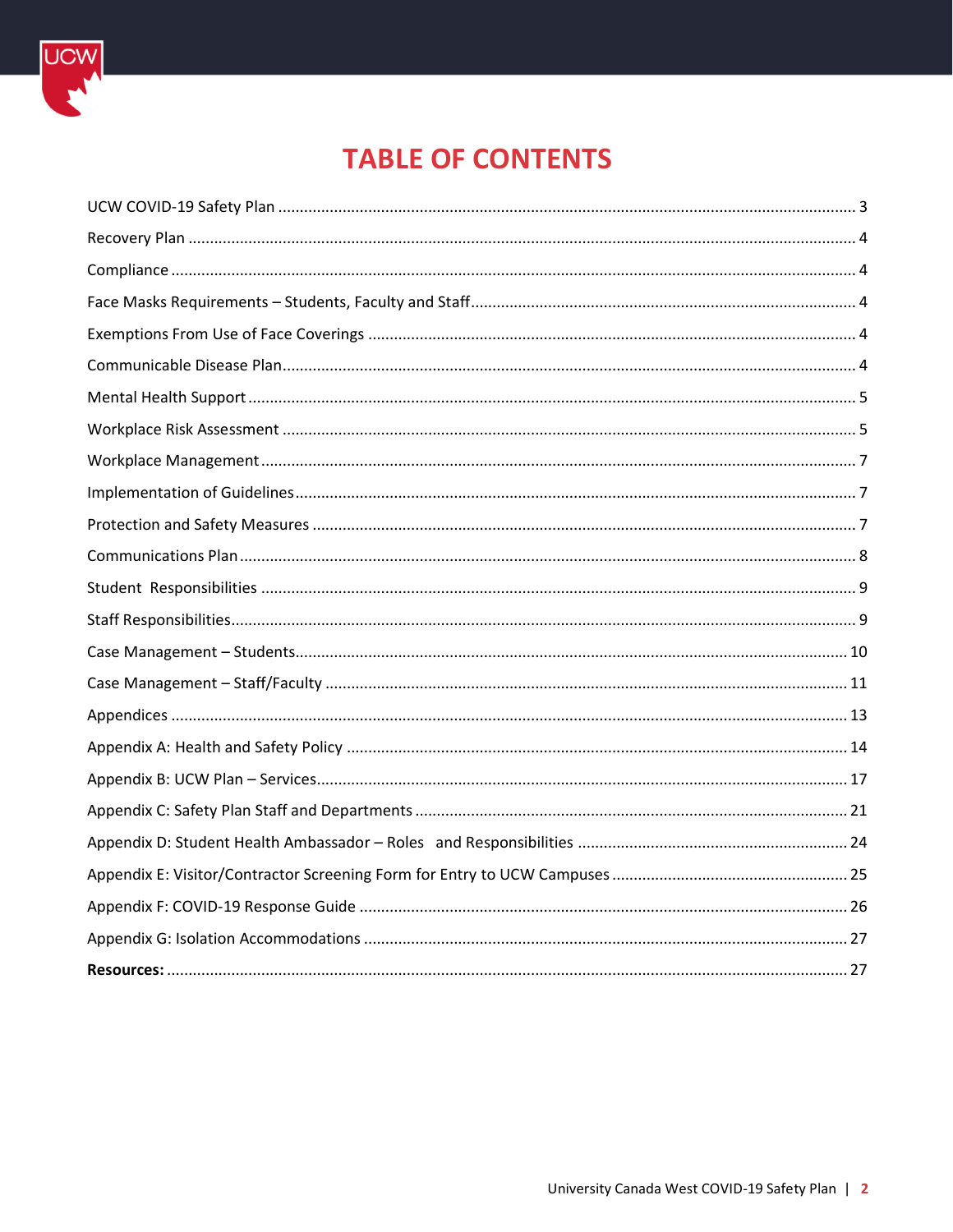

# **UCW COVID-19 Safety Plan**

<span id="page-2-0"></span>Since the onset of COVID-19, UCW has placed the safety of our students, faculty, staff and communities at the forefront of our response. This has meant providing support to our students and employees while working to ensure we continue to support critical business functions. It has also provided opportunities for us to re-imagine how we can continue to deliver quality instruction to our students and to support faculty in this transition.

We have been working to adapt our teaching, learning and service delivery methods to ensure students can continue to progress in their academic journey. UCW's Occupational Health and Safety team has assessed classrooms, labs and offices, to ensure that we can offer and practice safe operating procedures and guarantee close adherence to public health and safety guidelines, as well as WorkSafeBC standards for post-secondary institutions.

The UCW Academic Department is working with faculty for the Winter 2022 Term with hybrid learning delivery to provide students with full 24/7 access to course materials online to help them prepare for face-to-face classroom sessions, where instructors will guide students to a deeper understanding of what they have learned online through applications in case studies, simulations, debates and discussions.

Outside of the classroom, the Registrar's Office, Finance Department, Learning Strategist, Student Affairs, Library and Academic Advising will continue to offer students support for needed services and advice. This will ensure that students build connections with each other and the Health Ambassadors It will provide them with the opportunity to learn the soft skills employers are looking for. Staff will also make referrals for students to connect with important academic resources, such as library resources, writing coaches, math tutors, academic advising and our learning strategists to help them learn strategies for academic success.

The health and safety of the UCW community is our top priority. After working closely with public health authorities and the provincial government, we have updated our plans for a return to campus that aligns with public health and government guidelines for a safe and healthy community.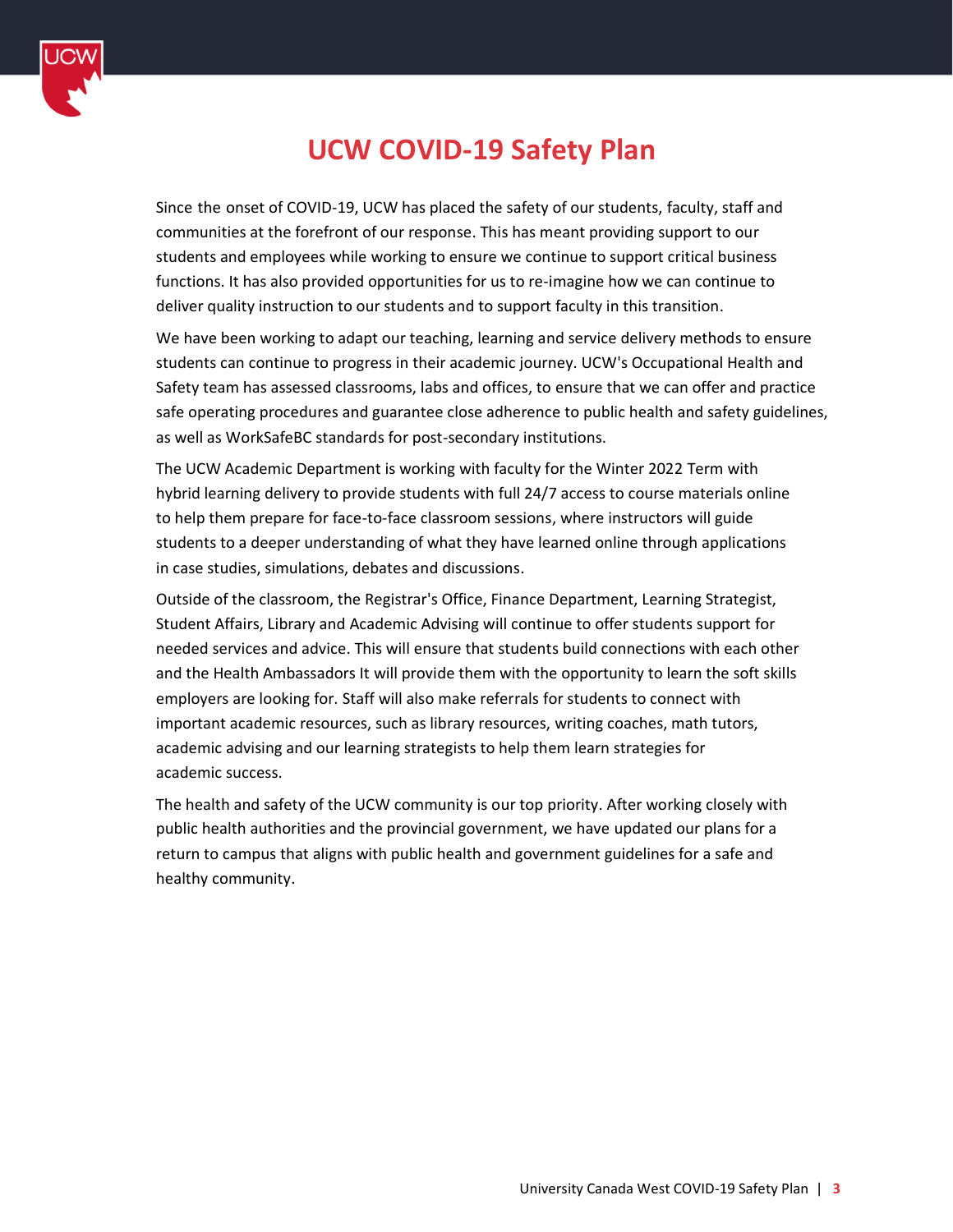

# **Recovery Plan**

# <span id="page-3-1"></span><span id="page-3-0"></span>**Compliance**

This recovery plan complies with the:

- [COVID-19 Return-to-Campus Guidelines](https://www2.gov.bc.ca/assets/gov/education/post-secondary-education/institution-resources-administration/covid19-return-to-campus-guidelines-web.pdf) (Dec 21, 2021) from WorkSafeBC
- [Face Coverings COVID-19](https://www2.gov.bc.ca/assets/gov/health/about-bc-s-health-care-system/office-of-the-provincial-health-officer/covid-19/covid-19-pho-order-face-coverings.pdf) (Dec 3, 2021) Order of The Provincial Health Officer

## <span id="page-3-2"></span>**Face Masks Requirements – Students, Faculty and Staff**

- 1. Students, faculty, staff and visitors must wear a face covering at all times while on-campus.
- 2. A face covering must be worn in a manner that covers both the nose and mouth.

## <span id="page-3-3"></span>**Exemptions From Use of Face Coverings**

- 1) Upon a medical note and previous evaluation from the Health and Safety department, students will be exempt from wearing a face-covering because of:
	- (i) A psychological, behavioural or health condition, or
	- (ii) A physical, cognitive or mental impairment.
- 2) If the student is unable to put on or remove a face covering without the assistance of another person.
- 3) While eating and drinking.
- 4) If the face covering is removed temporarily for the purposes of identifying the student.
- 5) While communicating with a person with a disability or diverse ability for whom visual cues, facial expressions, lip-reading or lip movements are essential.
- 6) Faculty may remove their masks while speaking in class, as long as they keep a two-metre distance from students at all time. Walking by students maskless is not permitted.
- 7) Students are allowed to take their masks off provided that only one student presents at a time, and is at least two metres away from other students.

#### <span id="page-3-4"></span>**Communicable Disease Plan**

The UCW Communicable Disease Plan is designed to promote the health and safety of UCW students and employees by providing information that can be used to prevent the contraction and spread of communicable diseases and the appropriate response to a communicable disease outbreak.

Universities' communicable disease prevention, mitigation and response activities are guided by the Communicable Disease Safety Plan. In the event of an emergency, University Canada West will work with the local health authority, notify the UCW community of the emergency, take actions to protect the health and safety of students, faculty, staff and visitors, as well as provide additional guidance if necessary.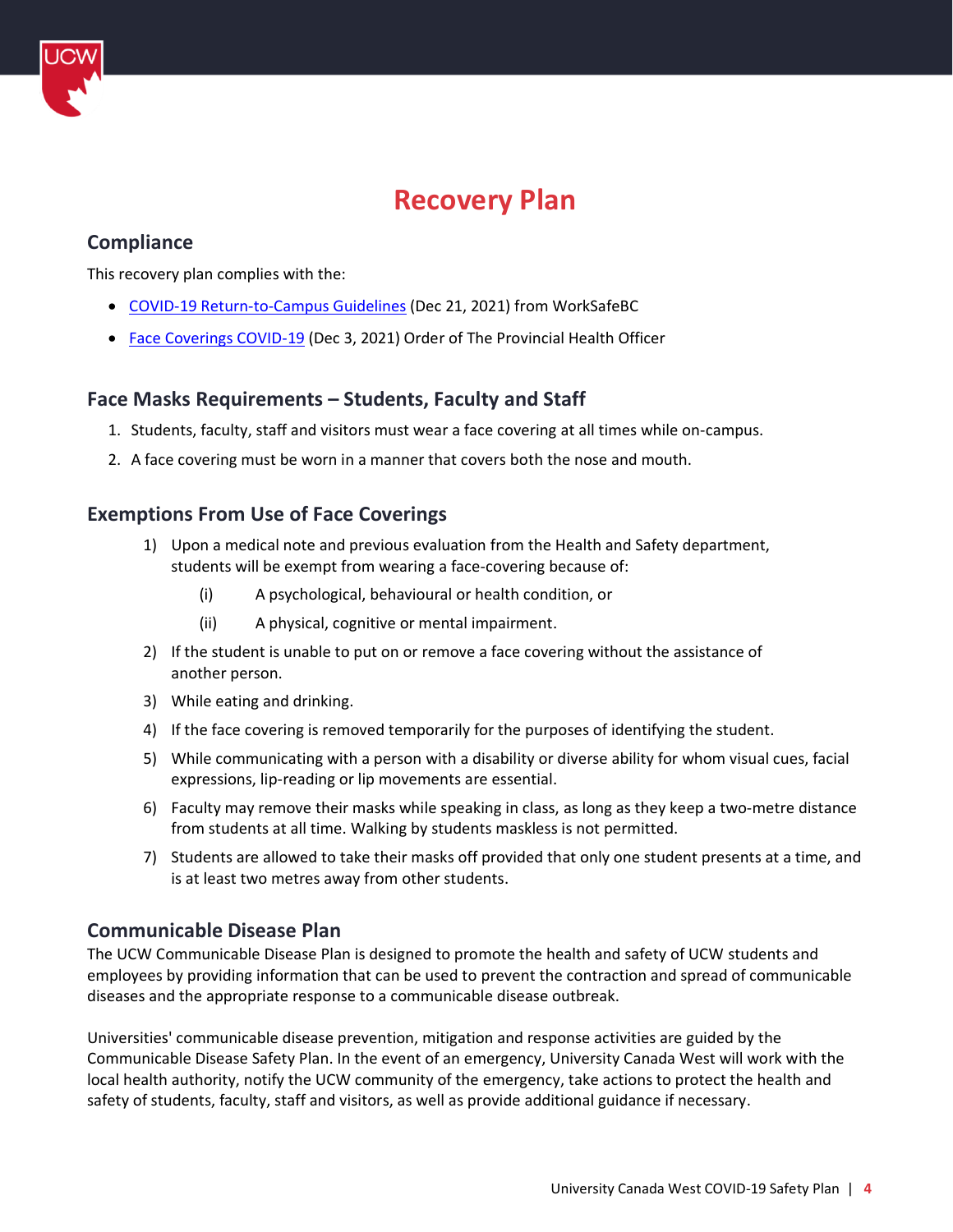

# <span id="page-4-0"></span>**Mental Health Support**

Students, faculty and staff may be anxious or experiencing increased stress about returning to campus. Mental health supports are critical for everyone's health and well-being as part of in-person activities on-campus. Communication plans are in place to raise awareness of these supports, including:

- [keep.meSAFE](https://www.guard.me/keepmesafe.php) is available for all students and helps them manage their mental health so they can fully participate in academic life and complete their studies.
- [Here2Talk,](https://here2talk.ca/) a free and confidential 24/7 mental health counseling and referral service, and the new Capacity to Connect program, which provides faculty and staff at post-secondary institutions with easy access to the tools and skills they need to provide intervention and help for students who are struggling with their mental health and wellness.
- [The Canadian Association for Suicide Prevention \(CASP\)](https://suicideprevention.ca/) provides information and resources to communities to reduce the suicide rate and minimize the harmful consequences of suicidal behavior.
- The [KUU-US Crisis Line Society](https://www.kuu-uscrisisline.com/) is a culturally aware crisis support available 24/7 to Indigenous people in BC.
- Faculty and staff can access counselling and wellness services through employee and family assistance programs.
- [Let's Talk About Suicide: Raising Awareness and Supporting Students](https://opentextbc.ca/suicideawareness/) is a facilitator's guide to working with faculty and staff through detailed training on suicide awareness and response in a sensitive and respectful way.

| <b>Area</b>                                     | <b>Potential</b><br><b>Risk Level</b> | <b>Mitigation Measures</b>                |  |
|-------------------------------------------------|---------------------------------------|-------------------------------------------|--|
|                                                 |                                       | Hybrid learning delivery                  |  |
| <b>Classrooms</b>                               | Low                                   | Plexiglass barriers on instructors' desks |  |
|                                                 |                                       | Masks are mandatory                       |  |
| <b>Offices</b>                                  | Low                                   | Plexiglass barriers                       |  |
|                                                 |                                       | Masks are mandatory                       |  |
| <b>Student Lounges</b>                          | Medium                                | Regular sanitization                      |  |
| <b>Library &amp; Learning</b><br><b>Commons</b> | Low                                   | Masks are mandatory                       |  |
| <b>Elevators/Hallways</b>                       | Low                                   | Masks are mandatory                       |  |
| <b>Student Hub</b>                              | Low                                   | Masks are mandatory                       |  |
| <b>Study Pods</b>                               | Low                                   | Masks are mandatory                       |  |

## <span id="page-4-1"></span> **Workplace Risk Assessment**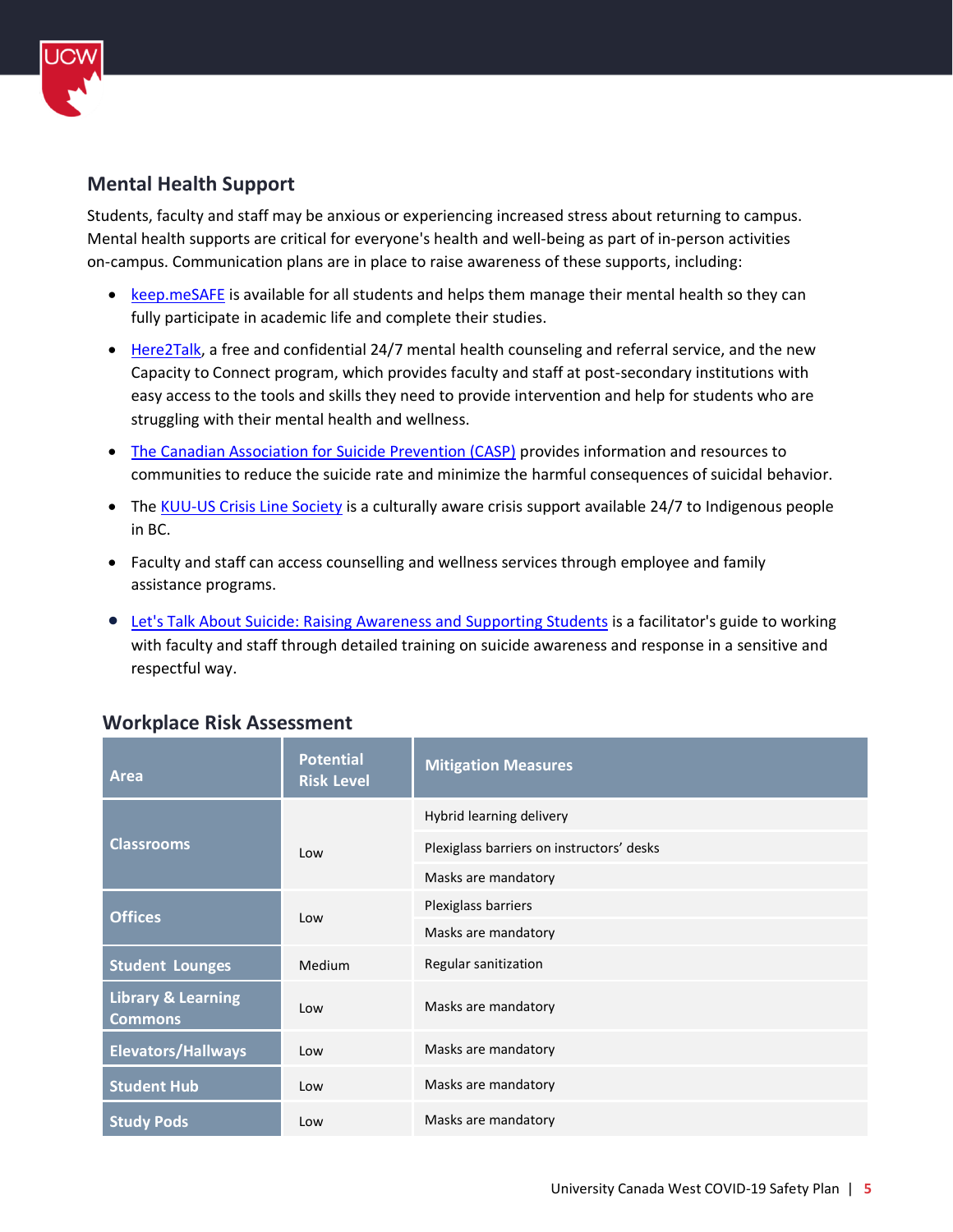

| <b>Meeting Rooms</b>        | Low    | Masks are mandatory  |
|-----------------------------|--------|----------------------|
| <b>Computer Lab</b>         | Low    | Masks are mandatory  |
| <b>Staff/Faculty Lounge</b> | Medium | Regular sanitization |
|                             |        | Plexiglass barriers  |
| <b>Reception/Lobby</b>      | Low    | Regular sanitization |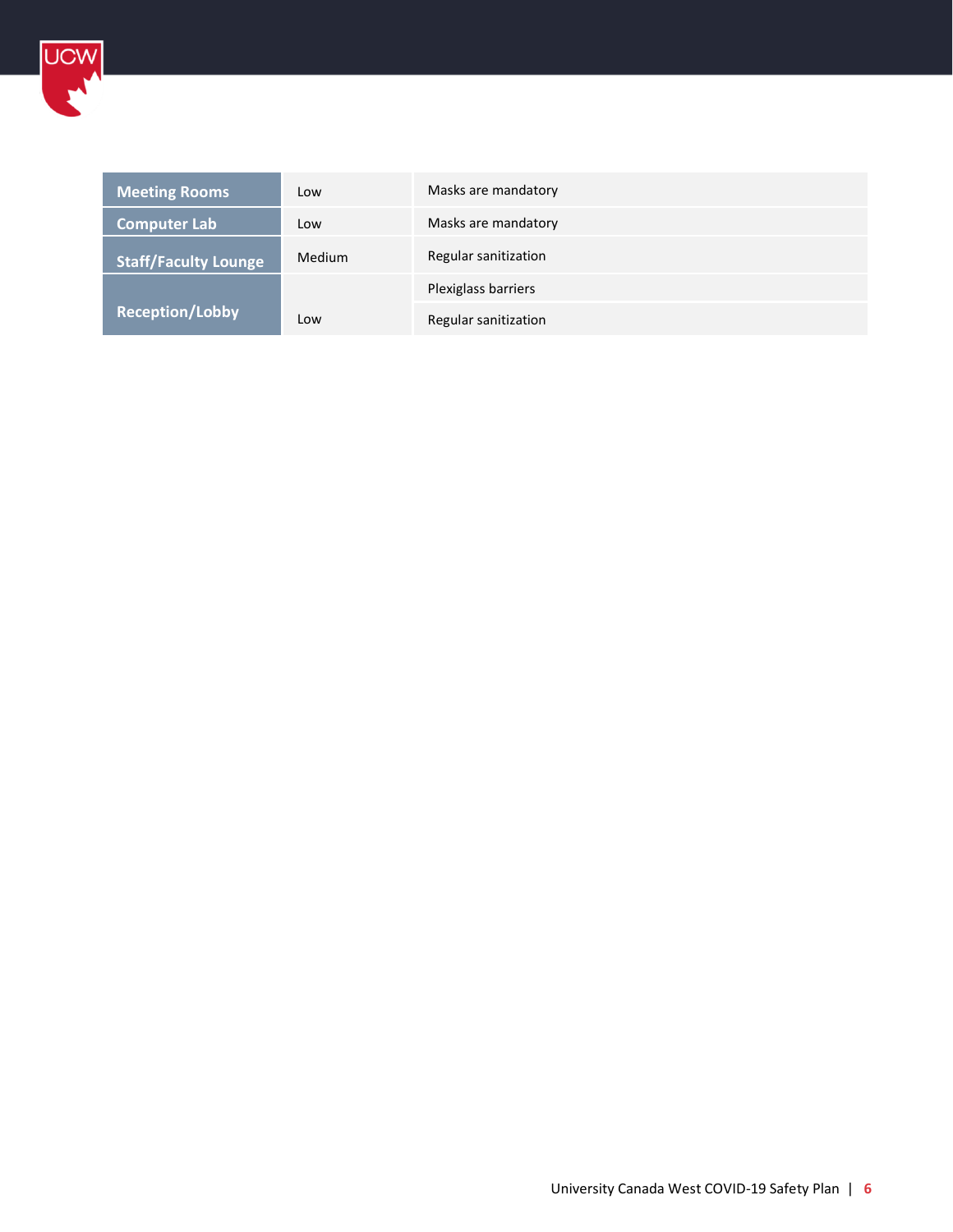

# <span id="page-6-0"></span>**Workplace Management**

| <b>Policy and Procedures</b>                | <b>Details</b> |
|---------------------------------------------|----------------|
| Health and Safety Policy                    | Appendix A     |
| Safety Plan for Academic Services           | Appendix B     |
| Safety Plan for Staff and Other Departments | Appendix C     |
| Student Health Ambassador                   | Appendix D     |
| Screening Form for Entry to UCW Campuses    | Appendix E     |
| UCW COVID-19 Response Guide                 | Appendix F     |
| <b>Isolation Accommodations</b>             | Appendix G     |

Our workplace COVID-19 guidelines ensure that faculty, staff and others who show symptoms of COVID-19 will be prohibited from entering the workplace.

# <span id="page-6-1"></span>**Implementation of Guidelines**

| <b>UCW COVID-19 Guidelines</b>                                                                                                         |                                                                                                                                                                                                                                                  |  |  |
|----------------------------------------------------------------------------------------------------------------------------------------|--------------------------------------------------------------------------------------------------------------------------------------------------------------------------------------------------------------------------------------------------|--|--|
| Anyone directed by Public<br><b>Health to self-isolate</b>                                                                             | Persons will be asked to return to their residences for the<br>self-isolation period                                                                                                                                                             |  |  |
| Anyone arriving from outside of<br>Canada and who has had contact<br>with a confirmed COVID-19 case                                    | Must self-isolate for 14 days and monitor for symptoms: see all<br>requirements here                                                                                                                                                             |  |  |
| Anyone arriving from outside of<br>Canada, fully vaccinated and who<br>has not had any known contact with<br>a confirmed COVID-19 case | Fully vaccinated individuals must take a COVID-19 test on arrival in Canada<br>and self-isolate until they receive a negative test result<br>Not fully vaccinated individuals or those with non-approved vaccines must<br>quarantine for 14 days |  |  |
| Visitors are prohibited or limited in<br>the workplace                                                                                 | Visitors will only be allowed if the visit is necessary, and an appointment<br>is made prior to the campus visit                                                                                                                                 |  |  |
|                                                                                                                                        | Implemented a work-from-home policy (when needed)                                                                                                                                                                                                |  |  |
|                                                                                                                                        | Sick staff on-campus must report to their line managers                                                                                                                                                                                          |  |  |
| <b>Staff</b>                                                                                                                           | Sick staff will be asked to go home and self-isolate according to the<br>self-assessment tool available here or call 811 for further guidance                                                                                                    |  |  |
|                                                                                                                                        | Clean and disinfect any surfaces the ill staff has come into<br>contact with                                                                                                                                                                     |  |  |

## <span id="page-6-2"></span>**Protection and Safety Measures**

| Level                                    | <b>Measures Implemented</b>                                                                                                                                              |
|------------------------------------------|--------------------------------------------------------------------------------------------------------------------------------------------------------------------------|
|                                          | Installed barriers where staff cannot maintain physical distancing from<br>other staff, students or others                                                               |
| Level 1<br><b>Protection Engineering</b> | Building ventilation (HVAC) systems are operating and maintained in<br>accordance with WorkSafeBC requirements and relevant ASHRAE 1<br>standards for indoor air quality |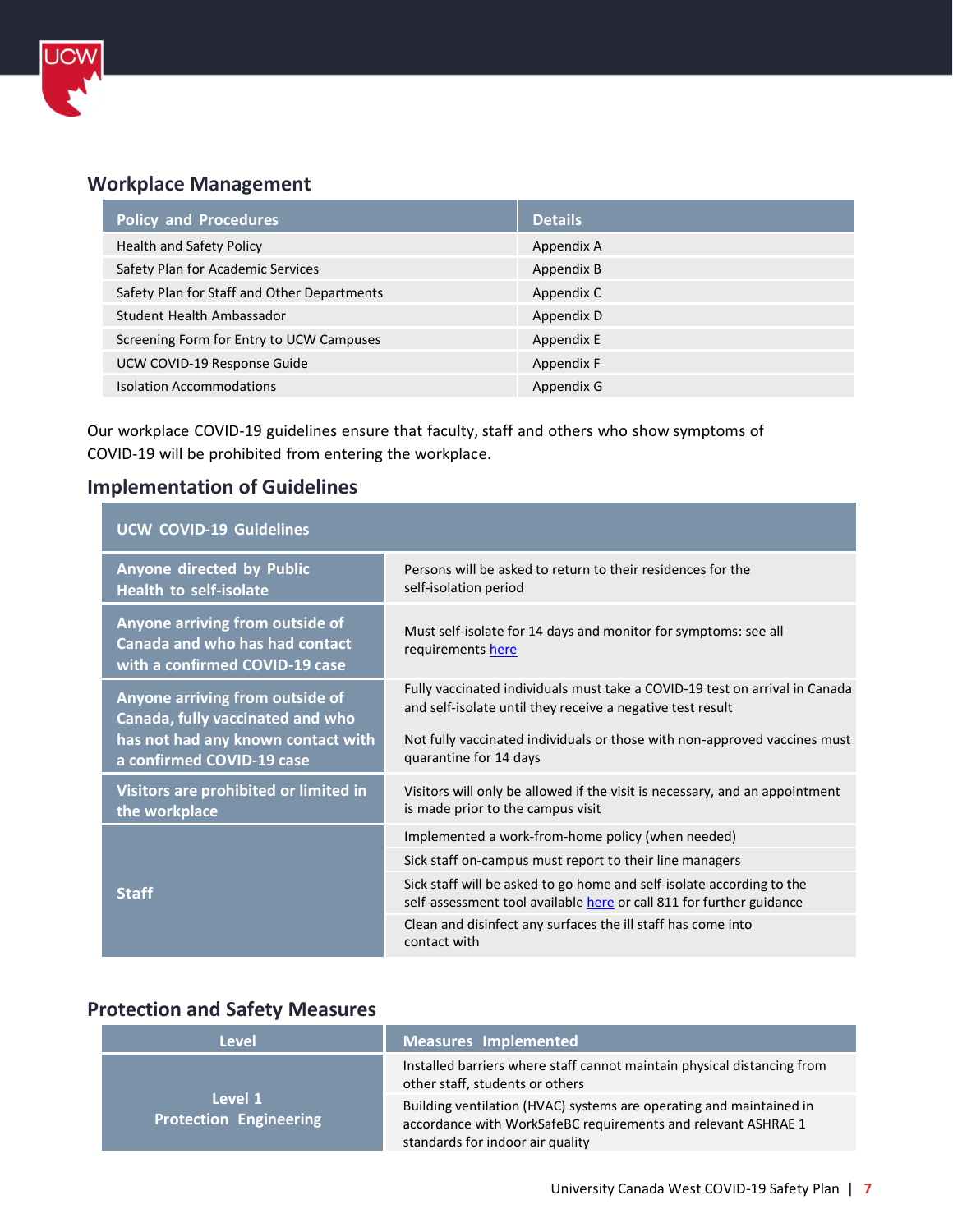

|                                  | Included barrier cleaning in our cleaning protocols                                                                                                                                           |
|----------------------------------|-----------------------------------------------------------------------------------------------------------------------------------------------------------------------------------------------|
|                                  | Reduced the number of visitors on-site                                                                                                                                                        |
|                                  | Identified rules and guidelines for how staff should<br>conduct themselves                                                                                                                    |
| <b>Level 2 Administrative</b>    | Clearly communicated these rules and guidelines to staff through a<br>combination of training and signage                                                                                     |
|                                  | All non-fully vaccinated students will be required to take an antigen<br>COVID-19 test before entering campus on a weekly basis                                                               |
|                                  | We note that everyone (students, faculty and staff) are required to wear<br>masks on-campus                                                                                                   |
|                                  | All visitors will be requested to wear a mask                                                                                                                                                 |
|                                  | UCW has:                                                                                                                                                                                      |
| <b>Level 3 Protective Gear</b>   | Trained staff in the proper use and disposal of masks<br>$\bullet$                                                                                                                            |
|                                  | <b>Adequate PPE</b><br>$\bullet$                                                                                                                                                              |
|                                  | Face masks                                                                                                                                                                                    |
|                                  | Hand sanitizers<br>$\bullet$                                                                                                                                                                  |
|                                  | The workplace has sufficient hand washing facilities on-site for all<br>UCW community members                                                                                                 |
|                                  | Hand washing locations are visible and easily accessible                                                                                                                                      |
|                                  | Procedures are in place that specifies when staff must wash their hands                                                                                                                       |
| <b>Level 4 Cleaning Measures</b> | Communications to staff have been made about good hygiene practices<br>highlighting that frequent hand washing and good hygiene practices are<br>critical to reducing the spread of the virus |
|                                  | Cleaners have had adequate training and materials                                                                                                                                             |
|                                  | Removed unnecessary tools and equipment to simplify the cleaning<br>process (e.g., coffee makers, shared utensils and shared plates)                                                          |
|                                  |                                                                                                                                                                                               |

## <span id="page-7-0"></span>**Communications Plan**

Our plan ensures:

- Everyone entering the workplace, including visitors, understand how to keep themselves safe while on-campus.
- A training plan to ensure staff and others are trained in workplace policies and procedures. All staff have received policies for staying home when sick.
- Posted signage at our campuses, including effective hygiene practices.
- Posted signage at the main entrance indicating who is restricted from entering the premises, including visitors, students and employees with symptoms.
- Managers have been trained to monitor employees and the workplace to ensure policies and procedures are followed.
- A crisis communications plan is prepared to manage effective communications under any critical circumstances.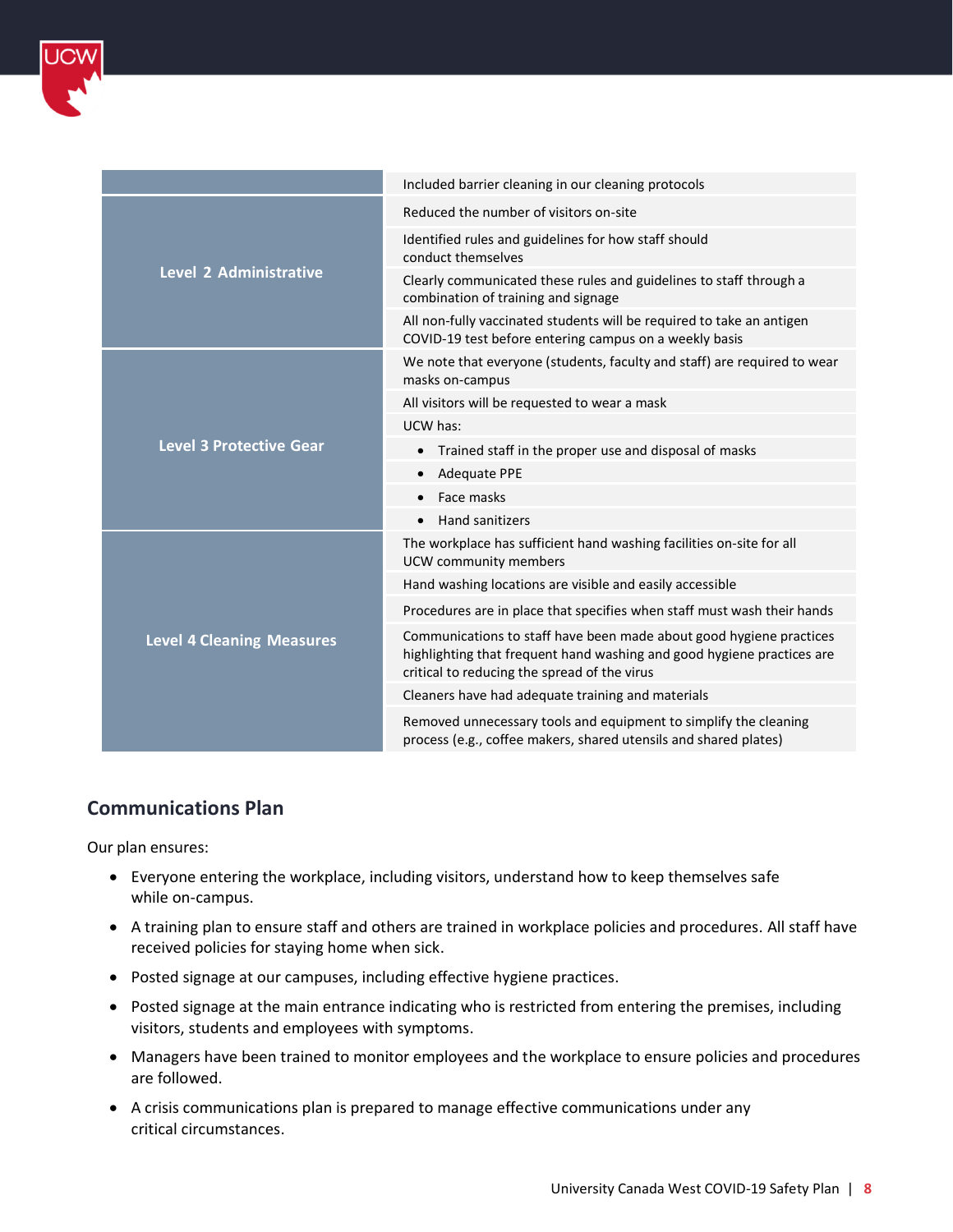

• The Communications department sends regular updates and reminders to students, faculty and staff.

# **Workplace Monitoring**

Circumstances may change as our business operates. When a new area of concern is identified or something is not working, necessary steps will be taken to ensure:

- UCW updates our policies and procedures with managers, employees and students being involved in this process.
- A pandemic response committee is in place to monitor risks.
- Employees have been provided with contact information for health and safety concerns.
- When resolving safety issues, joint health and safety committee or staff health and safety representatives will be involved.
- UCW has hired Student Health Ambassadors to monitor students' compliance with this plan.

## **New Student Arrival Management**

#### <span id="page-8-0"></span>Student Responsibilities

All non or partially vaccinated [students, prior to travelling to Canada,](https://www.canada.ca/en/public-health/services/publications/diseases-conditions/unvaccinated-travellers-entering-canada-covid-19.html) must prepare a credible 14-day isolation/quarantine plan under the rules announced by the federal government to combat the spread of COVID-19. Students will need to demonstrate that they have a suitable place to isolate or quarantine, with access to necessities including food and medication.

International students 18 years of age and older will only be allowed to enter Canada if they qualify as fully vaccinated.

Partially vaccinated and unvaccinated international students will no longer be allowed to enter Canada as of January 15, 2022. For details on this new requirement as well as limited exceptions, see the [Backgrounder](https://www.canada.ca/en/public-health/news/2021/11/adjustments-to-canadas-border-and-travel-measures.html) from the Public Health Agency of Canada.

UCW has created the email address [covidhelp@ucanwest.ca](mailto:covidhelp@ucanwest.ca) so all student enquires related to travel, COVID-19 safety and hybrid learning delivery will be sent to this address and responded to by the UCW Team.

## <span id="page-8-1"></span>Staff Responsibilities

- UCW staff will email students on BC COVID-19 health guidelines and how they can continue to contact the University with their inquiries and access the support and services we have available.
- UCW will offer virtual drop-in sessions via Teams or by phone which will be available every week.
- UCW Student Affairs will be sending out a weekly newsletter to self-isolating students with ideas on what students can do during self-isolation and information on available supports, services and events.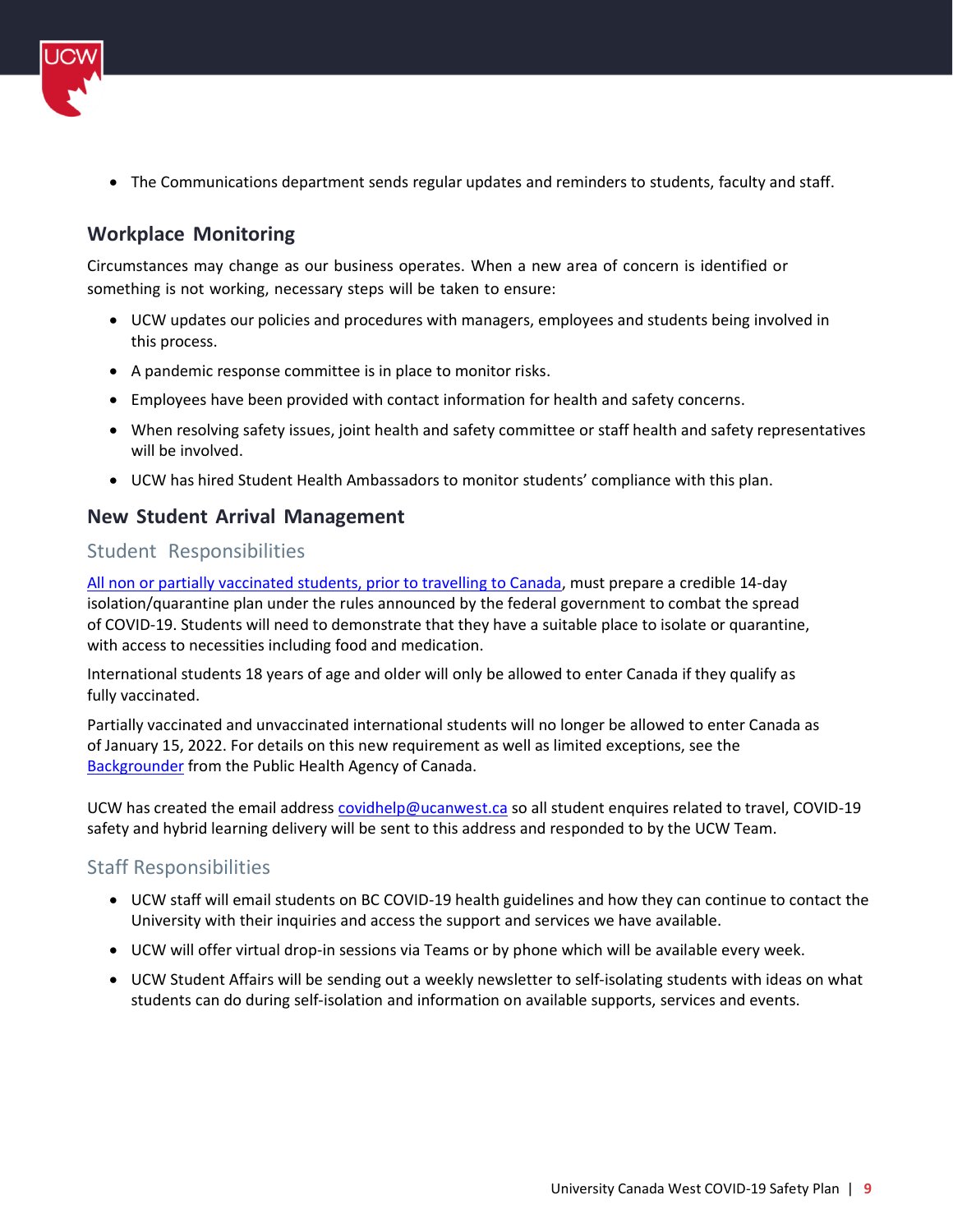

# **Case Management – Students**

<span id="page-9-0"></span>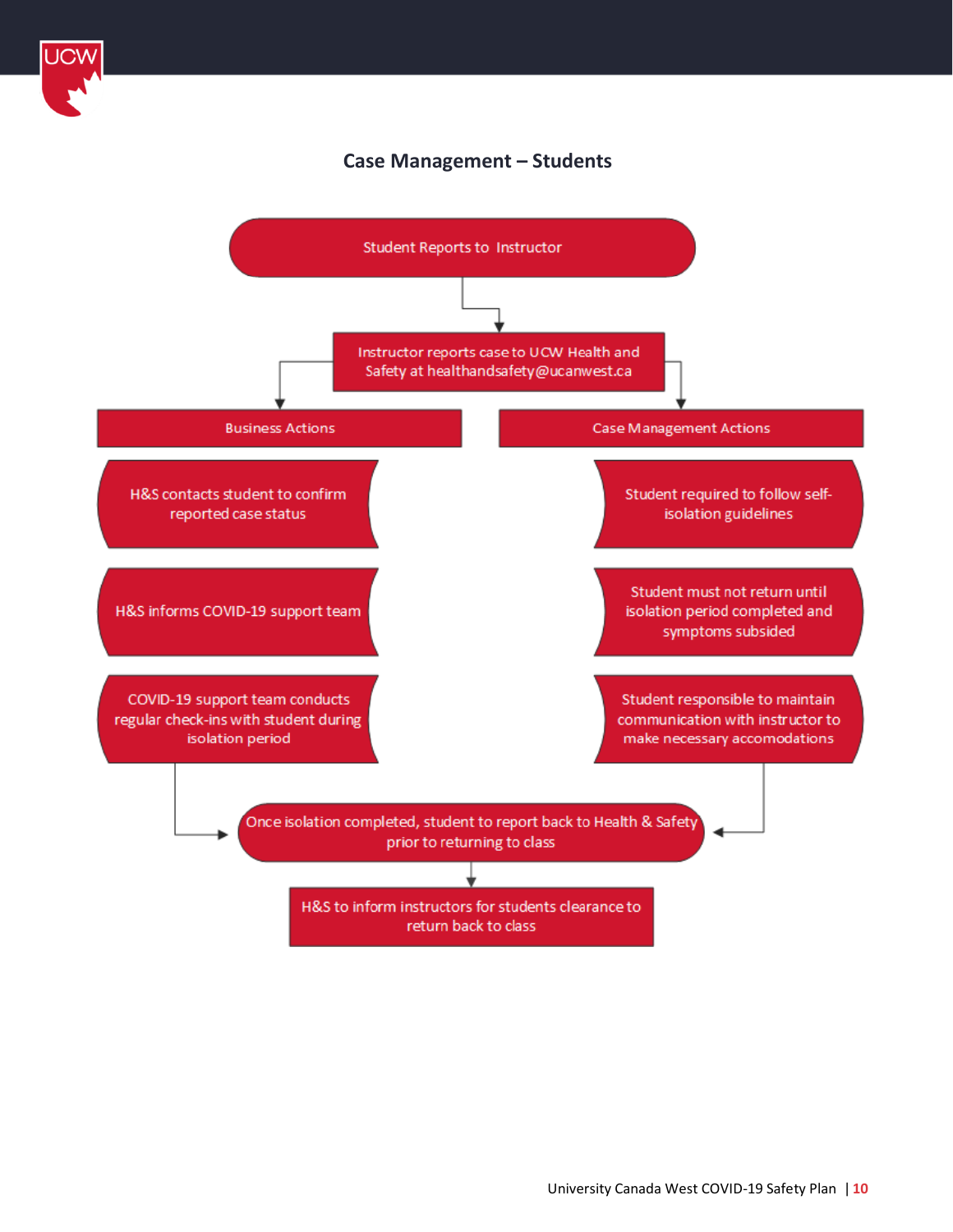

# **Case Management – Staff/Faculty**

<span id="page-10-0"></span>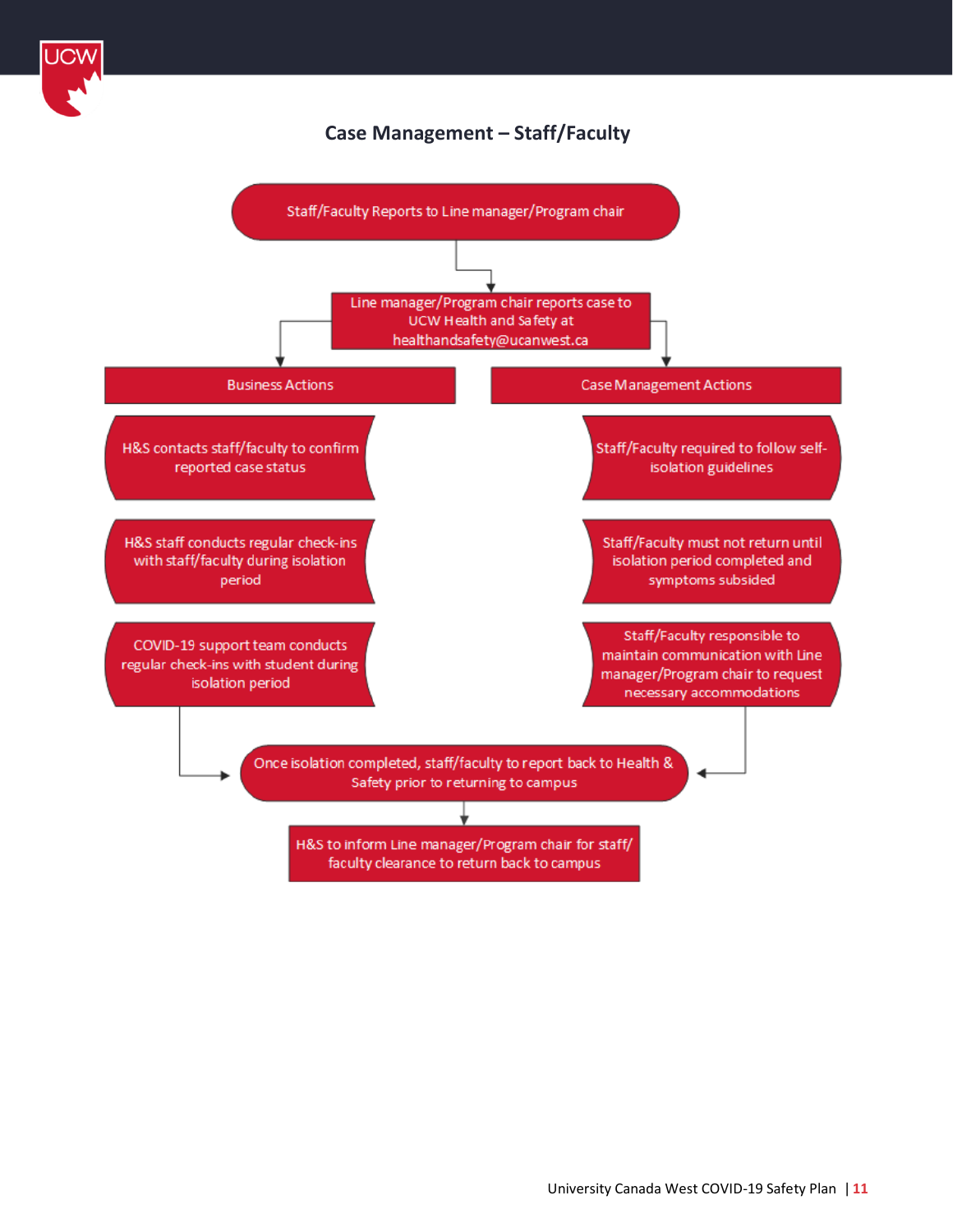

# **Outbreak of COVID-19 on UCW Campuses**

As per the COVID-19 Go-Forward Guidelines for BC's Post-Secondary Sector, UCW will be actively monitoring any and all cases reported on-campus and following the local health officers lead in the event of an outbreak is identified on-campus.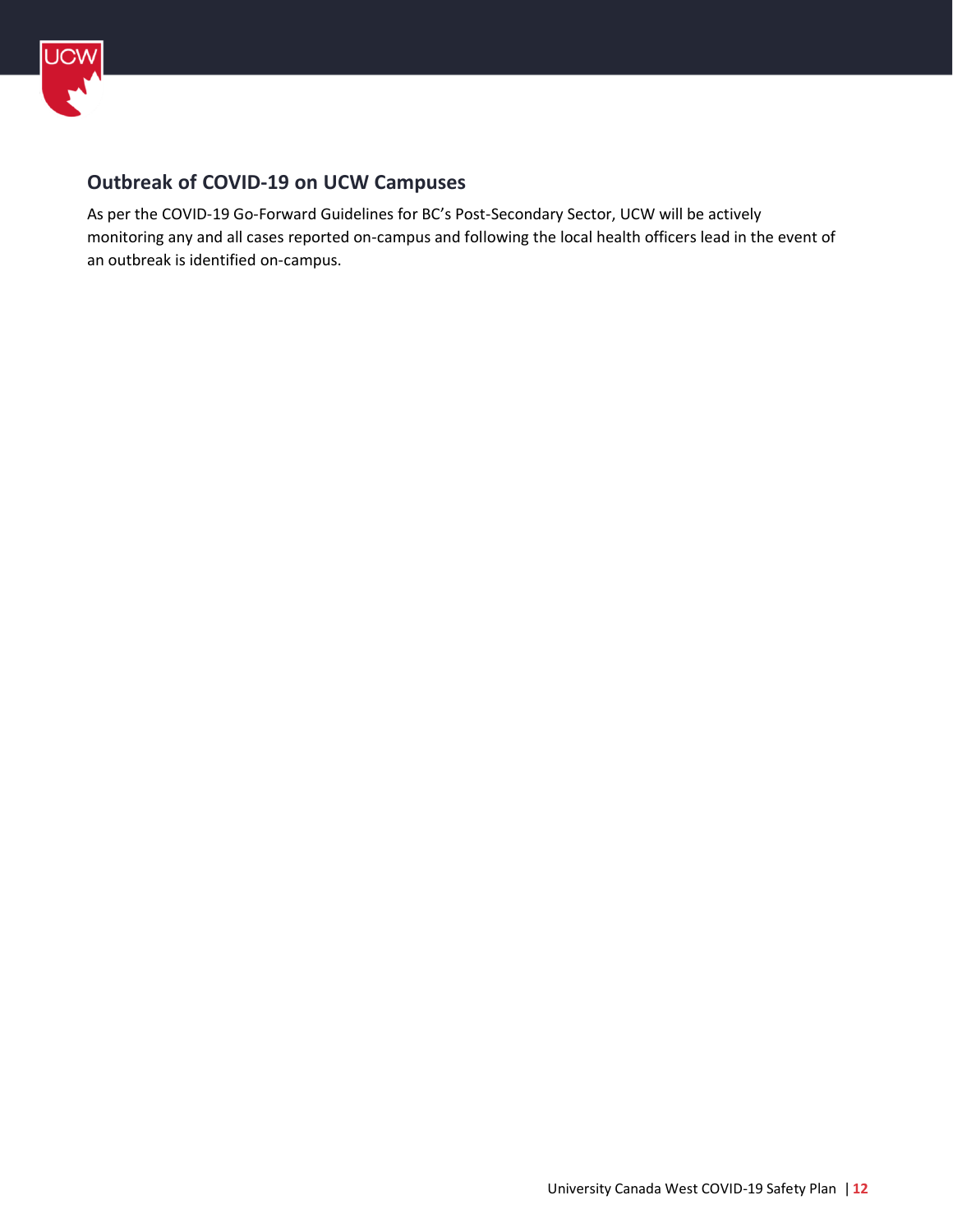<span id="page-12-0"></span>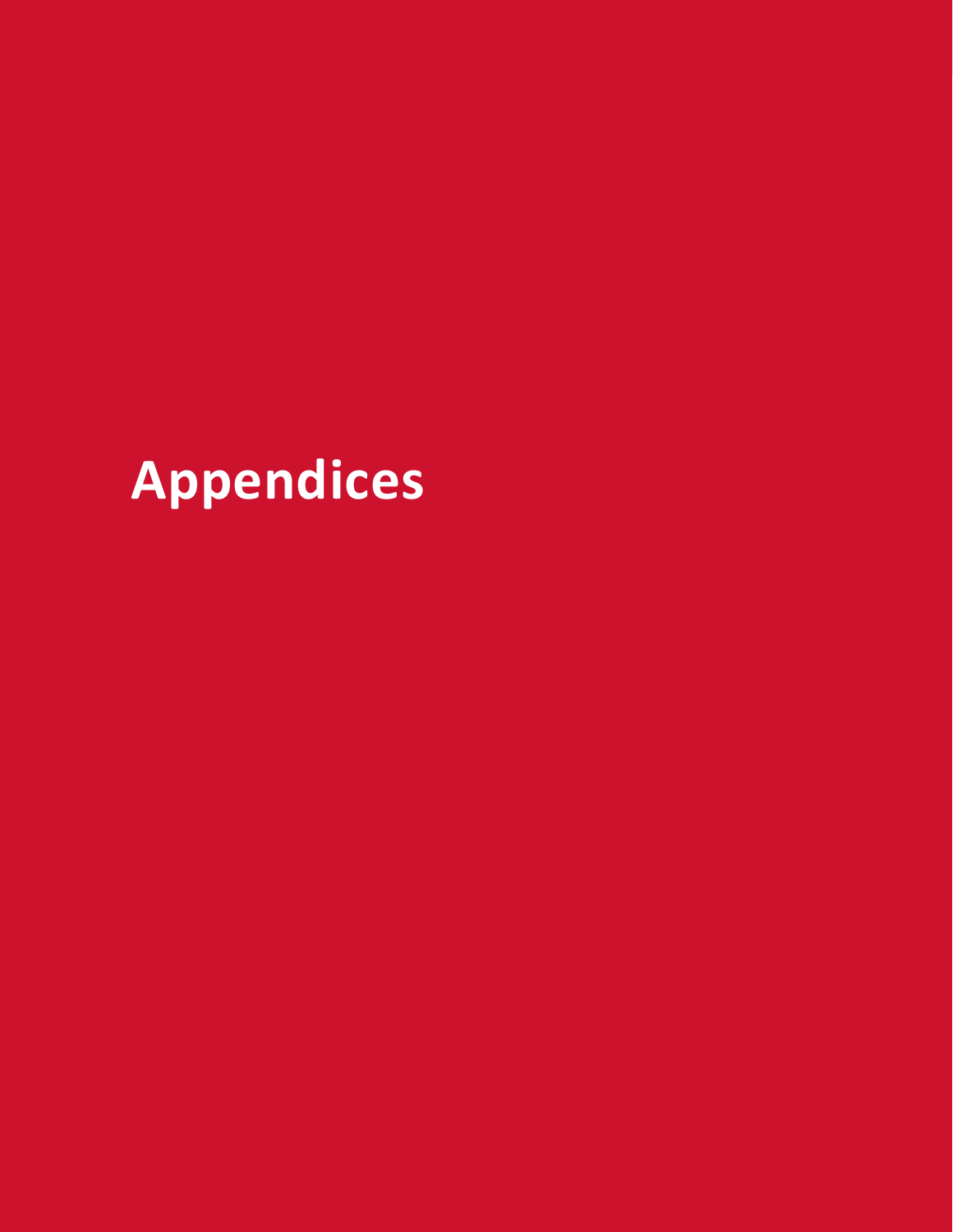

# **Appendix A: Health and Safety Policy**

## <span id="page-13-0"></span>**Policy Title: Health and Safety**

#### **Purpose**

This policy states the University's commitment to providing a work and learning environment that is healthy, safe and secure for the UCW community and outlines the responsibilities for achieving this.

#### **Scope**

This policy addresses the promotion and protection of the health and safety for the entire UCW community (students, employees and facility users). In compliance with the Staffs' Compensation Act, the University promotes a culture of health and safety that raises awareness and mitigates risk and the prevention of injury and illness.

#### **Principles**

University Canada West will take steps to mitigate and prevent injury and illness through:

a. The establishment and maintenance of an Occupational Health and Safety Committee and an Occupational Health and Safety Program;

- b. Adhering to all applicable Health and Safety Legislation;
- c. Providing training and education that promotes proper safety practices and procedures.
- 1. Responsibility and Accountability for Health and Safety

#### a. University

It is the responsibility of the University, acting through academic and administrative heads to:

- Provide a safe, healthy and secure working environment;
- Establish, maintain and regularly review the Occupational Health and Safety Program;
- Ensure that inspections are made regularly and to take necessary action to eliminate unsafe conditions;
- Provide appropriate first aid facilities and training;
- Establish and maintain adequate maintenance standards and equipment to ensurehazards are guarded against or eliminated;
- Ensure compliance with WorkSafeBC and other applicable regulations and legislations;
- Ensure an effective system of conducting investigations;
- Ensure the OHS Committee(s) are provided with information, as appropriate, regarding the commencement and outcomes of workplace incident investigationsand reports;
- Communicate, as appropriate, with the UCW community regarding events or situations when potentially harmful conditions arise or are discovered.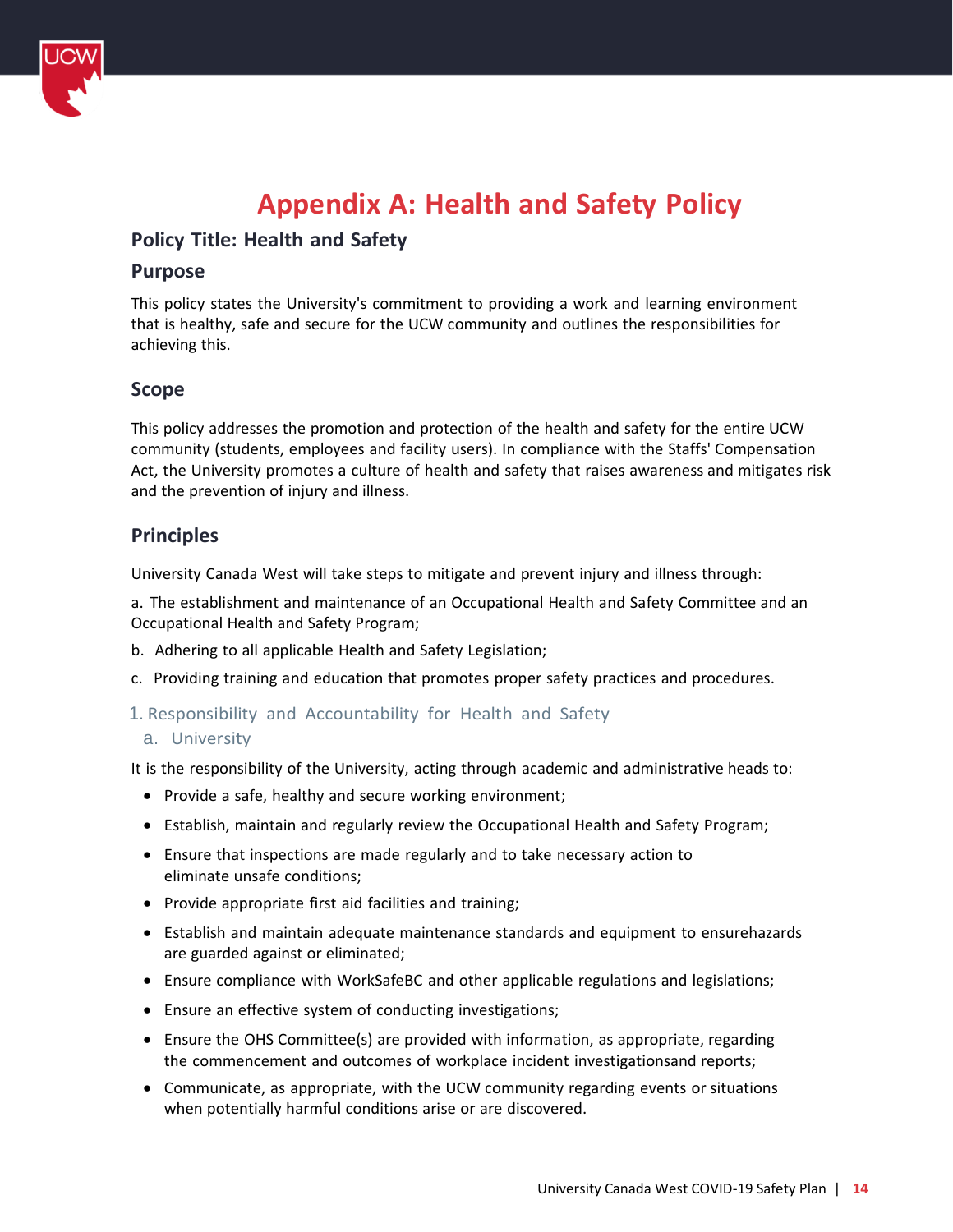

#### b. Supervisors/Managers

It is the responsibility of managers/supervisors to:

- Develop, implement and enforce safe work procedures for their area and enforce safety regulations;
- Provide job/site specific health and safety orientation for new employees;
- Ensure all employees under their supervision receive appropriate training and are aware of safety practices and follow safety procedures;
- Ensure all equipment and materials are properly handled, stored and maintained;
- Take part in Occupational Health and Safety Committee inspections and investigations;
- Regularly inspect their areas for health and safety hazards, unsafe acts and/or conditions and document them;
- Promptly address identified hazards, as well as health, safety and personal security concerns expressed by their staff;
- Report incidents, accidents, injuries and/or near misses to the academic or administrative head of the unit/area.

#### c. Employees

It is the responsibility of each employee to:

- Learn and follow safe work procedures;
- Request for instruction or training prior to commencing work if safe work procedures are not known;
- Report any unsafe conditions or hazards to their supervisor;
- Participate in inspections and investigations as appropriate;
- Use personal protective equipment as required;
- Work safely and encourage co-staffs to work safely;
- Report accidents, incidents, injuries and/or near misses to their supervisor;
- Be aware of the Health and Safety Policy.

#### d. Health and Safety Lead

It is the responsibility of the Health and Safety Lead to:

- Provide leadership to assist administrators, supervisors and employees in implementing health and safety programming, prevention and education;
- Where appropriate, act as a liaison with regulatory authorities on behalf of the University;
- Support the establishment, orientation and activities of the Occupational Health and Safety Committee(s);
- Ensure the implementation of new occupational health and safety regulatory requirements;
- Provide guidance and assistance to supervisors and administrators in identifying, evaluating and correcting health and safety hazards;
- Ensure the regular monitoring, inspections and audits are performed;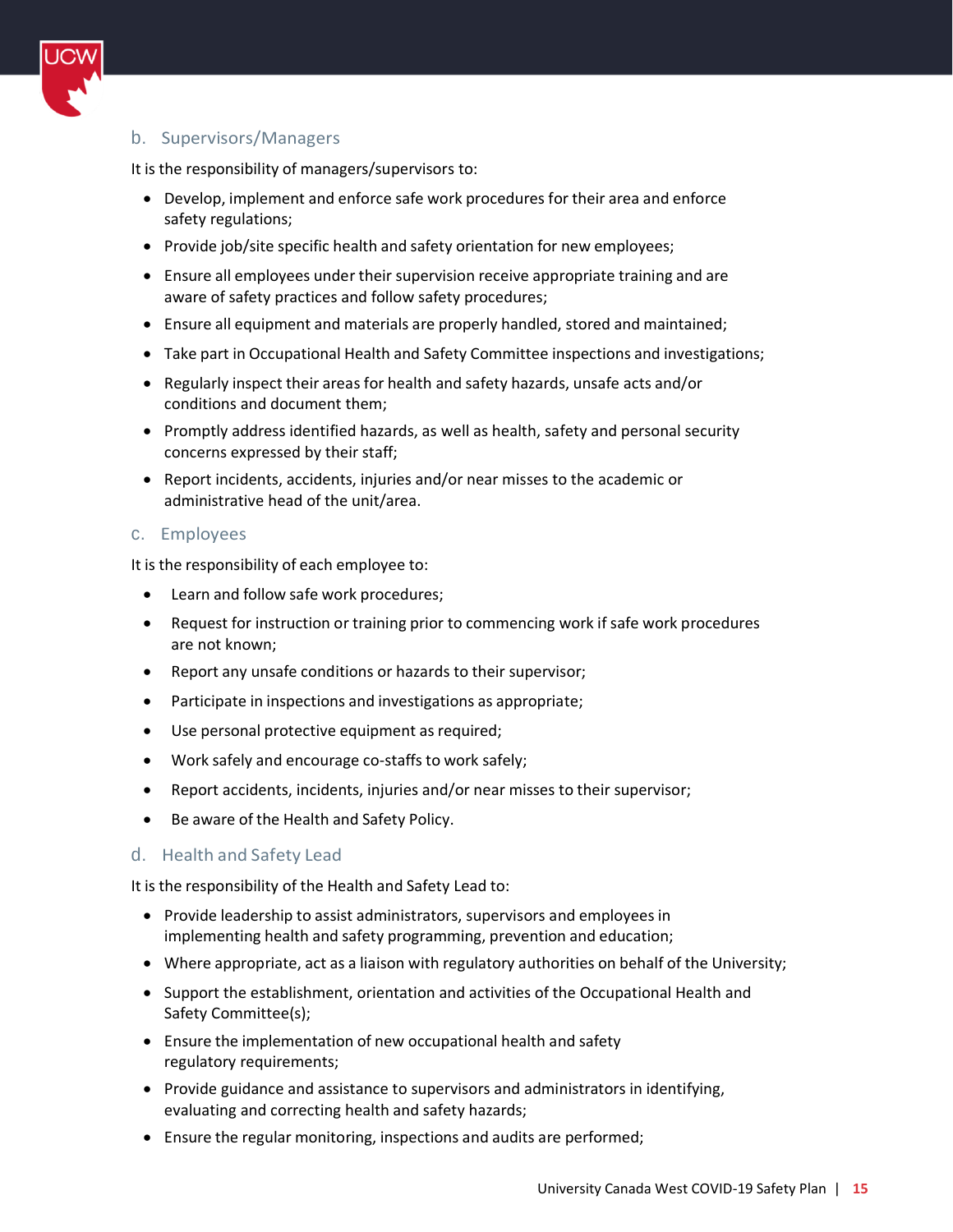

- Maintain incident statistical data and communicate relevant information to regulators and members of the UCW community.
- e. Occupational Health Safety Committee(s)

It is the responsibility of the Occupational Health and Safety Committee to:

- Participate in the development and implementation of health and safety programs for employees;
- Respond to concerns and suggestions regarding workplace health and safety;
- Ensure the maintenance and monitoring of workplace accident/injury/incidents/hazard reports;
- Participate in workplace health and safety inquiries and investigations and provide recommendations;
- Coordinate and promote employee health and safety training and awareness activities;
- Make recommendations to the University for accident prevention and safety program activities for employees.

#### f. Students and Facility Users

It is the responsibility of students and facility users to:

- Work safely and conduct themselves in a safe manner;
- Follow rules and regulations pertaining to safe work and/or learning procedures and/or activities;
- Immediately report unsafe conditions, injuries, accidents, incidents and/or near misses to an instructor, staff member or by email to [healthandsafety@ucanwest.ca;](mailto:healthandsafety@ucanwest.ca)
- Be aware of the Health and Safety Policy and related University policies.

#### Related Policies & Legislation

| <b>Policy Number</b> | <b>Policy Title</b>                        |  |
|----------------------|--------------------------------------------|--|
| 2002                 | Closure Due to Inclement Weather Policy    |  |
| 2004                 | <b>Emergency Preparedness Policy</b>       |  |
|                      | Fire Services Act                          |  |
| 9014                 | Student Rights and Responsibilities Policy |  |
|                      | <b>WorkSafeBC OHS Regulations</b>          |  |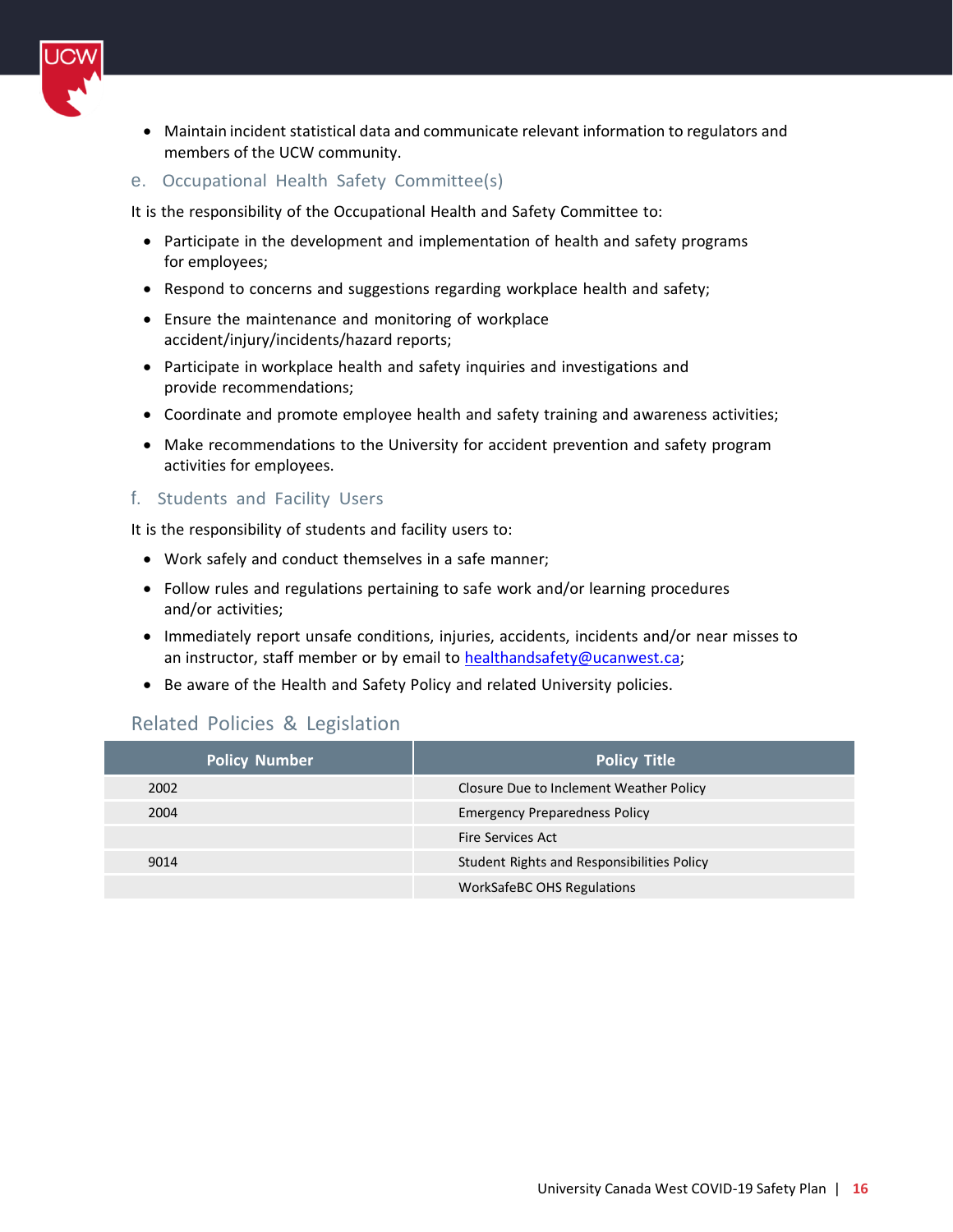

# **Appendix B: UCW Plan – Services**

# <span id="page-16-0"></span>**BC's COVID-19 Forward Strategy – Additional Guidelines for Post-Secondary Institutions**

- 1. Routine daily self-screening protocol for all staff and students.
- 2. Routine and frequent environmental cleaning.
- 3. Clear policy developed for students and staff who have symptoms of a cold, flu or COVID-19, with anyone sneezing not to attend classes, extracurricular activities, sports or work. Please refer to UCW Policy 5015 – [Attendance](https://resources.finalsite.net/images/v1610474287/uwoca/oookfixlsuuvfg08mobd/5015-Attendance-Policy.pdf) and 5015p – [Attendance Procedure.](https://resources.finalsite.net/images/v1610474345/uwoca/ln1latus4nenjjng9de9/5015p-Attendence-Procedure.pdf)
- 4. New student arrival:
	- Fully vaccinated individuals must take a COVID-19 test within 72 hours prior to arrival in Canada and present a negative test result.
	- Not fully vaccinated individuals or those with non-approved vaccines can be denied entry to Canada.

## **Physical Distancing Protocols**

Physical distancing is challenging in a campus setting. The following protocols will be enforced by UCW and the Student Health Ambassadors:

- No greetings using hugs or handshakes.
- When possible meet outside.
- No food or drinks will be shared.
- Food preparation activities will be prohibited.
- Student Health Ambassadors will remind students about COVID-19 safety guidelines.
- When someone self-identifies or is identified as showing symptoms of illness, they will be required to perform a self-assessment and will be sent home if the result indicates isolation is required.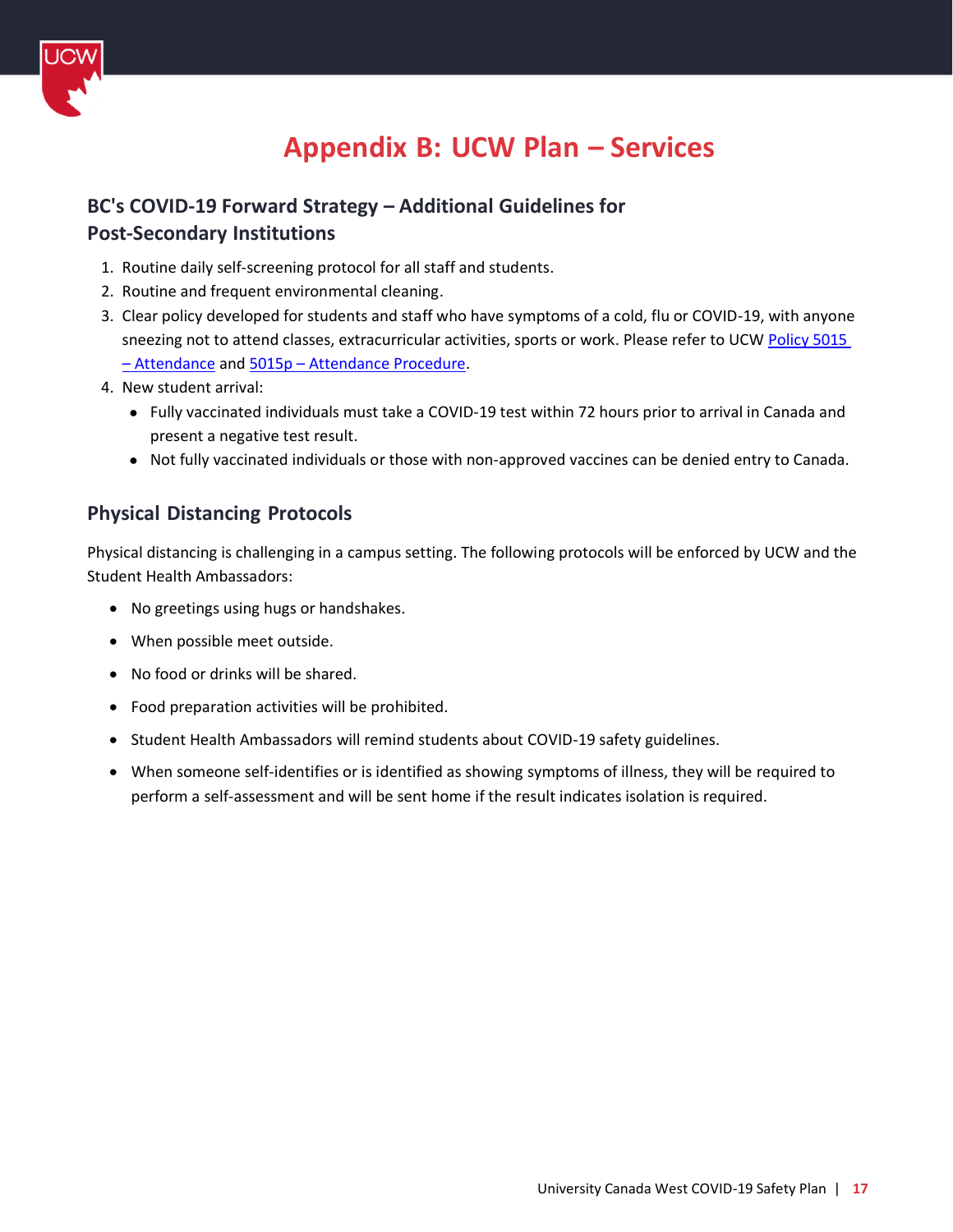

UCW

| #              | <b>Topic</b>                         | Plan                                                                                                                                                                                                                                                                                                      |  |  |
|----------------|--------------------------------------|-----------------------------------------------------------------------------------------------------------------------------------------------------------------------------------------------------------------------------------------------------------------------------------------------------------|--|--|
|                |                                      | A daily health check is expected upon entry into the campus                                                                                                                                                                                                                                               |  |  |
| 1              |                                      | Vaccine status declaration is mandatory to access any UCW campus                                                                                                                                                                                                                                          |  |  |
|                | <b>Arrival Plan</b>                  | All employees and students are required to wear a mask when on-campus                                                                                                                                                                                                                                     |  |  |
|                |                                      | All visitors are required to be fully vaccinated and check-in at reception                                                                                                                                                                                                                                |  |  |
|                |                                      | Faculty will use an on-campus and hybrid model of teaching                                                                                                                                                                                                                                                |  |  |
| $\overline{2}$ | <b>Course</b><br><b>Design</b>       | Weekly meeting time (face-to-face) - applications of the content learned in the asynchronous<br>online materials in mini-lectures, discussions, presentations, case studies, activities,<br>simulations, assessments/exams, etc. will be created by the instructor for each week based<br>on the syllabus |  |  |
|                |                                      | <b>Instructors</b>                                                                                                                                                                                                                                                                                        |  |  |
|                |                                      | Instructor announces time to leave classroom and avoid gathering of students in classrooms                                                                                                                                                                                                                |  |  |
|                |                                      | Student Health Ambassadors take over and oversee the exit procedures and ensure no<br>crowding occurs in hallways and common areas                                                                                                                                                                        |  |  |
| 3              | <b>Classroom Exit</b><br><b>Plan</b> | <b>Student Health Ambassadors</b>                                                                                                                                                                                                                                                                         |  |  |
|                |                                      | Monitoring the use of masks and other health and safety measures implemented on-campus                                                                                                                                                                                                                    |  |  |
|                |                                      | Cleaning staff will employ enhanced cleaning processes                                                                                                                                                                                                                                                    |  |  |
|                |                                      | Bathrooms and hallways are cleaned frequently during the day                                                                                                                                                                                                                                              |  |  |
|                |                                      | A full stock of hand washing supplies will be available at all times                                                                                                                                                                                                                                      |  |  |
| 4              | <b>Sanitizing Plan</b>               | Garbage containers must be emptied often                                                                                                                                                                                                                                                                  |  |  |
|                |                                      | Faculty and staff should not share personal items (electronic devices, writing instruments, etc.)                                                                                                                                                                                                         |  |  |
|                |                                      | <b>Use of Washroom Facilities</b>                                                                                                                                                                                                                                                                         |  |  |
|                |                                      | Strict hand washing routines are enforced                                                                                                                                                                                                                                                                 |  |  |
|                |                                      | Hand washing with soap and water for 20 seconds is the most effective way to reduce the<br>spread of COVID-19                                                                                                                                                                                             |  |  |
|                |                                      | When sinks are not available for hand washing, alcohol-based hand sanitizers containing<br>at least 70% alcohol will be available. This is not effective when hands are very soiled.                                                                                                                      |  |  |
|                |                                      | Employees and students are recommended to wash their hands:                                                                                                                                                                                                                                               |  |  |
|                |                                      | When they arrive on-campus and before they leave campus                                                                                                                                                                                                                                                   |  |  |
|                |                                      | Before and after eating and drinking or handling food                                                                                                                                                                                                                                                     |  |  |
|                | Proper                               | After using the restroom facilities                                                                                                                                                                                                                                                                       |  |  |
|                | <b>Hygiene</b>                       | After sneezing and coughing into hands                                                                                                                                                                                                                                                                    |  |  |
|                |                                      | Whenever hands are visibly dirty                                                                                                                                                                                                                                                                          |  |  |
|                |                                      | After contact with body fluids (i.e. runny noses, spit, vomit, blood)                                                                                                                                                                                                                                     |  |  |
|                |                                      | After cleaning tasks                                                                                                                                                                                                                                                                                      |  |  |
|                |                                      | After removing gloves                                                                                                                                                                                                                                                                                     |  |  |
|                |                                      | After handling garbage                                                                                                                                                                                                                                                                                    |  |  |
|                |                                      | No sharing of utensils or plates will be permitted                                                                                                                                                                                                                                                        |  |  |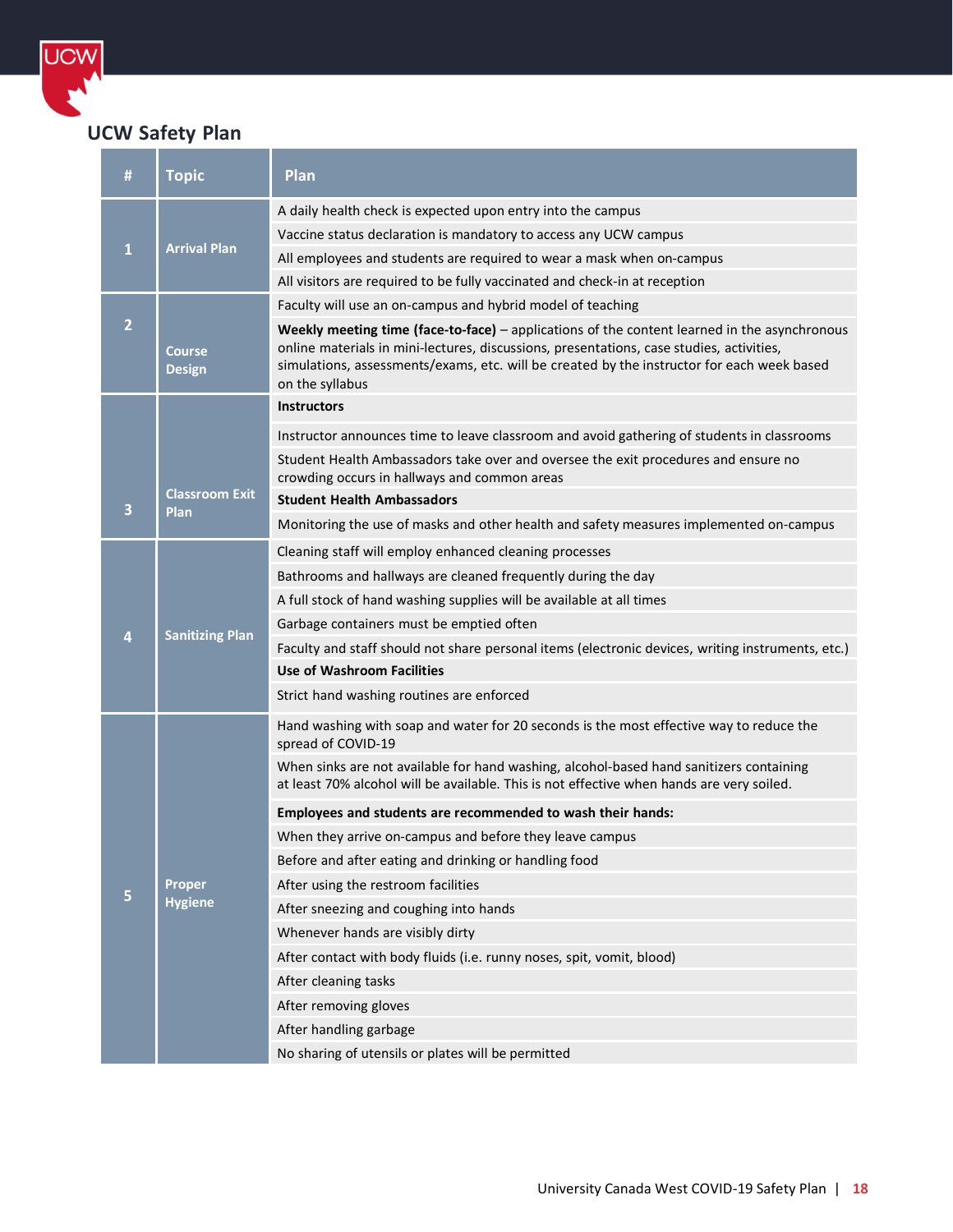

# **UCW Safety Plan continued**

| # | <b>Topic</b>                          | Plan                                                                                                                                                                                                                                                                                                                                 |
|---|---------------------------------------|--------------------------------------------------------------------------------------------------------------------------------------------------------------------------------------------------------------------------------------------------------------------------------------------------------------------------------------|
|   |                                       | Develop effective messaging protocol                                                                                                                                                                                                                                                                                                 |
|   |                                       | Place signage in each room listing the protocols:                                                                                                                                                                                                                                                                                    |
|   |                                       | • Posters                                                                                                                                                                                                                                                                                                                            |
|   | <b>Communications</b><br>Plan         | • Social media                                                                                                                                                                                                                                                                                                                       |
| 6 |                                       | • TV screens                                                                                                                                                                                                                                                                                                                         |
|   |                                       | Role of Student Health Ambassadors in class messaging                                                                                                                                                                                                                                                                                |
|   |                                       | Orientation messaging                                                                                                                                                                                                                                                                                                                |
|   |                                       | <b>Protocols &amp; Responses</b>                                                                                                                                                                                                                                                                                                     |
|   |                                       | Communication of rules including the wearing of masks - i.e. when students, faculty<br>or staff do not follow rules, protocols will be disseminated                                                                                                                                                                                  |
|   |                                       | <b>Support</b>                                                                                                                                                                                                                                                                                                                       |
|   | <b>Resources &amp;</b>                | Provide list of available supports                                                                                                                                                                                                                                                                                                   |
| 7 | <b>Guidelines</b>                     | Provide verbiage for faculty announcements in class and on Moodle                                                                                                                                                                                                                                                                    |
|   |                                       | Provide verbiage and training for Student Health Ambassadors                                                                                                                                                                                                                                                                         |
|   |                                       | <b>Student Affairs</b>                                                                                                                                                                                                                                                                                                               |
|   |                                       | Make available supports & resources highly visible for students both virtually and<br>physically in buildings                                                                                                                                                                                                                        |
|   |                                       | Everyone on-campus will be required to wear masks                                                                                                                                                                                                                                                                                    |
|   |                                       | Plan for reception to ensure guests and visitors meet campus protocols                                                                                                                                                                                                                                                               |
| 8 | <b>Staff Protocols</b><br>& Resources | Response if students/staff do not follow protocols:<br>Students who fail to adhere to the campus COVID-19 guidelines will receive a verbal<br>warning from the Student Affairs Manager. On repeated failures, the student will be<br>requested to leave the premises and Student Affairs will follow up and take<br>necessary steps. |
|   |                                       | Employees who fail to adhere to the workplace COVID-19 guidelines will receive a verbal<br>warning from the HR department. On repeated failures, the staff member will be<br>requested to leave the premises and HR will follow up and take necessary steps.                                                                         |
| 9 | <b>Student Services</b>               | Plan for serving students and for staff interaction in open workspaces, as well as number<br>of people permitted in an office space                                                                                                                                                                                                  |
|   |                                       | Plexi shields available for in-person service areas                                                                                                                                                                                                                                                                                  |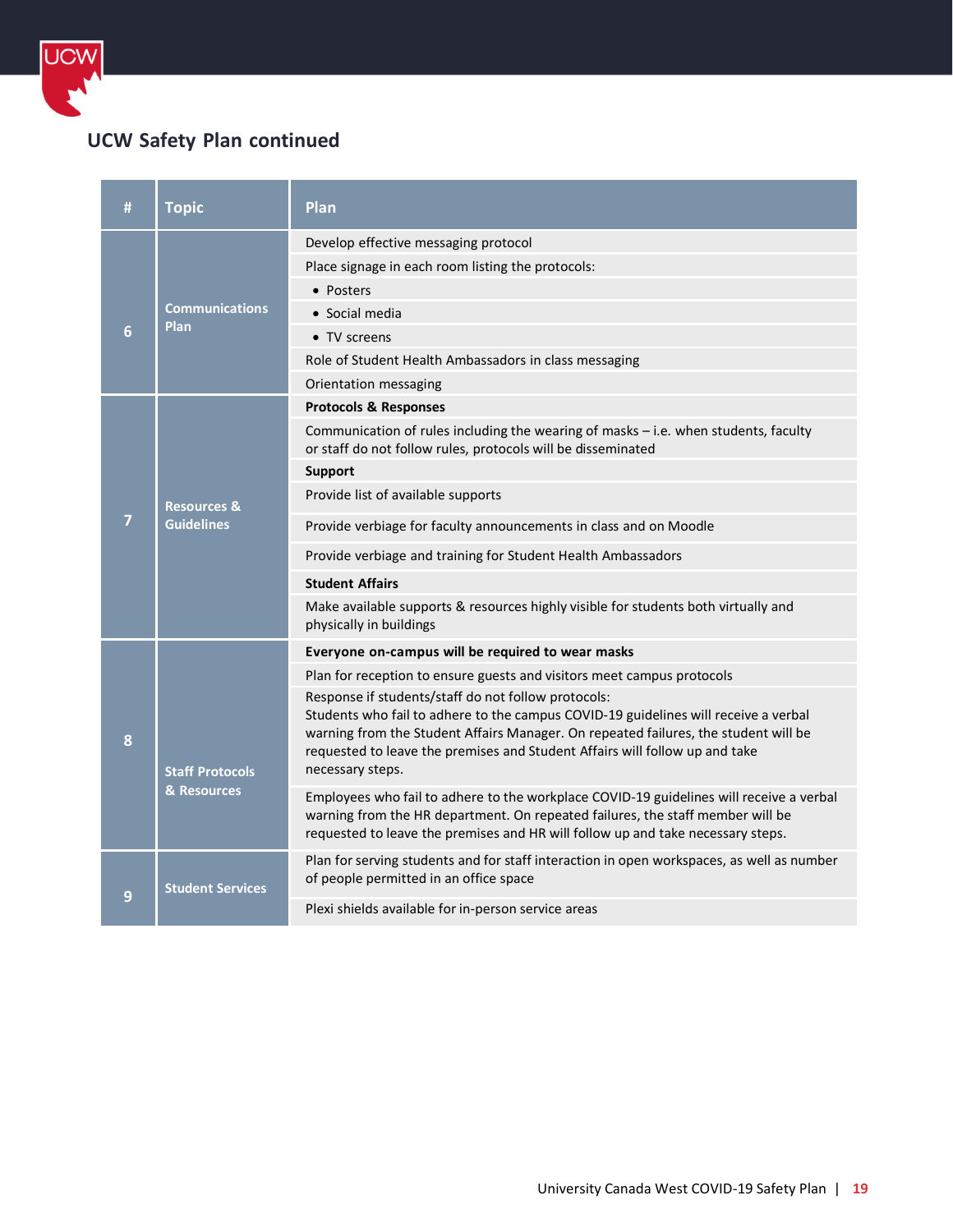

# **UCW Safety Plan continued**

| #         | <b>Topic</b>                            | Plan                                                                                                                                                                                                                                                                                                                                                                                                                                                                                                                    |
|-----------|-----------------------------------------|-------------------------------------------------------------------------------------------------------------------------------------------------------------------------------------------------------------------------------------------------------------------------------------------------------------------------------------------------------------------------------------------------------------------------------------------------------------------------------------------------------------------------|
|           |                                         | All employees and students will be required to wear masks on-campus                                                                                                                                                                                                                                                                                                                                                                                                                                                     |
| 10        | <b>Safety Plan</b>                      | If students/staff are sick - When employees or students are sick, they will be sent<br>home until they recover. All persons with confirmed symptoms of COVID-19 must<br>follow the self-isolation period below:<br>1. Fully vaccinated: At least five (5) days have passed since your symptoms started, or<br>from test date if you did not have symptoms. You should wear a mask even in settings<br>where a mask isn't required and avoid higher risk settings, for another five days after<br>ending self-isolation. |
|           |                                         | Not fully vaccinated: At least 10 days have passed since your symptoms started, or<br>from the day you tested positive if you did not have symptoms.<br>2. Fever has resolved for 24 hours without the use of fever-reducing medication, such<br>as acetaminophen or ibuprofen.                                                                                                                                                                                                                                         |
|           |                                         | 3. Symptoms have improved.<br>If you don't have a fever and the signs of COVID-19 illness are improving by the end of<br>your self-isolation period, you no longer need to self-isolate. You might have a cough<br>for several weeks. A cough alone is not a reason to self-isolate for longer.                                                                                                                                                                                                                         |
|           |                                         | If an employee or student becomes sick on-campus, they will be sent home. The space<br>where the persons are isolated will be sanitized immediately following                                                                                                                                                                                                                                                                                                                                                           |
|           |                                         | All employees will be asked to undergo training on health and safety risks                                                                                                                                                                                                                                                                                                                                                                                                                                              |
|           |                                         | Faculty and staff are trained on the proper use of technology                                                                                                                                                                                                                                                                                                                                                                                                                                                           |
|           |                                         | Ensure provision and maintenance of video equipment in classrooms                                                                                                                                                                                                                                                                                                                                                                                                                                                       |
|           |                                         | Classroom set up upgraded with dual monitors, a projector and HD web camera to<br>facilitate a hybrid mode of teaching                                                                                                                                                                                                                                                                                                                                                                                                  |
| <b>11</b> | <b>Technology Plan</b>                  | Implementation of QLess for appointments in high service areas such as the Registrar's<br><b>Office and Student Affairs</b>                                                                                                                                                                                                                                                                                                                                                                                             |
|           |                                         | Some students/faculty/staff refuse to come in regardless of the safety plan                                                                                                                                                                                                                                                                                                                                                                                                                                             |
|           |                                         | Faculty tech challenges                                                                                                                                                                                                                                                                                                                                                                                                                                                                                                 |
|           |                                         | Student tech challenges                                                                                                                                                                                                                                                                                                                                                                                                                                                                                                 |
| 12        | <b>Anticipated</b><br><b>Challenges</b> | Perception by faculty of increased workload. The contact time with students has<br>not increased.                                                                                                                                                                                                                                                                                                                                                                                                                       |
|           |                                         | Staff, Student Health Ambassador safety plan - adapting to the "new norm" and<br>procedures may be difficult initially                                                                                                                                                                                                                                                                                                                                                                                                  |
|           |                                         | Students not following protocols - what is the response from faculty, staff<br>and administration                                                                                                                                                                                                                                                                                                                                                                                                                       |
|           |                                         | Some people will not have masks - so masks will be supplied                                                                                                                                                                                                                                                                                                                                                                                                                                                             |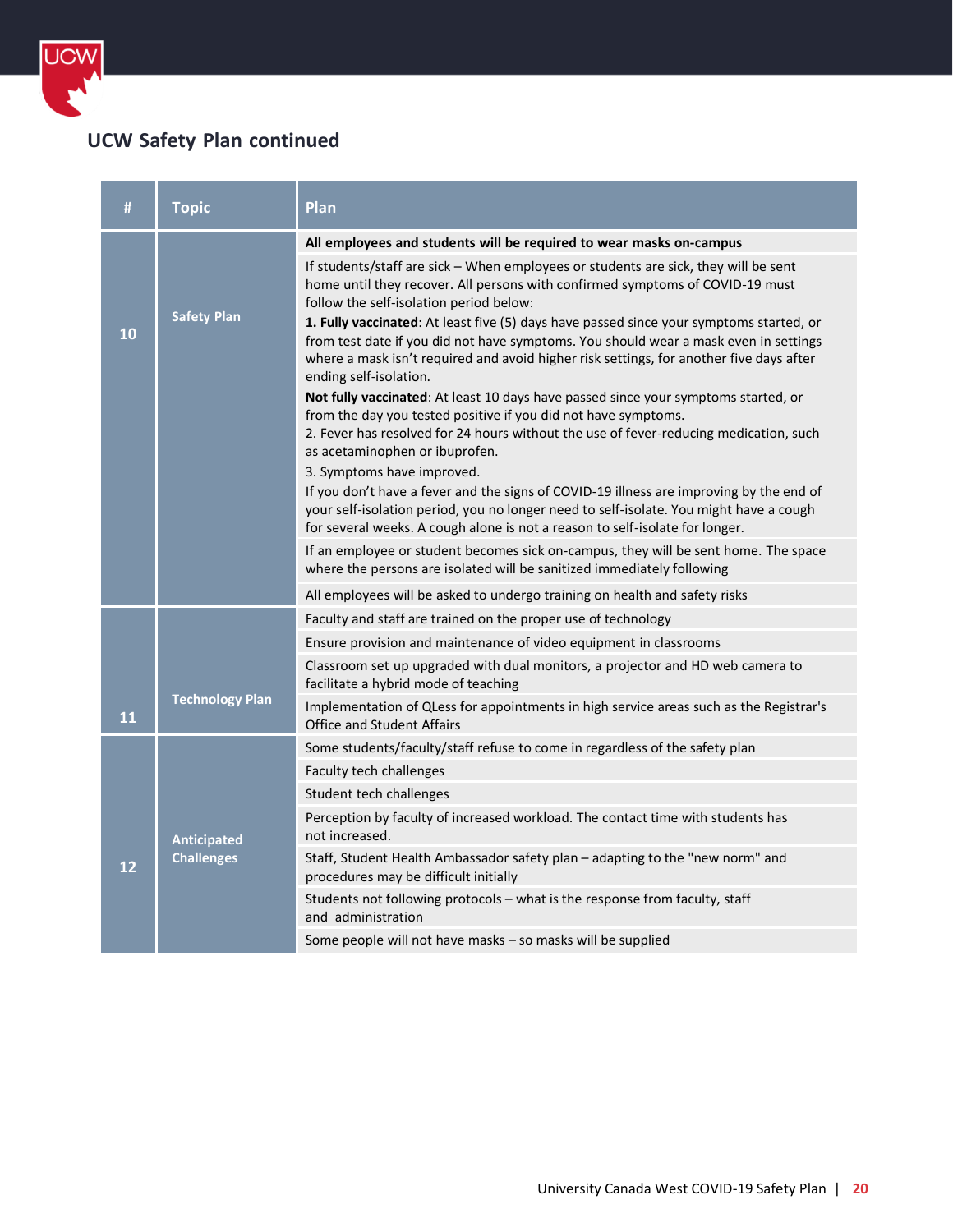

# <span id="page-20-0"></span>**Appendix C: Safety Plan Staff and Departments**

- Routine daily self-assessment protocol for all staff
- Routine and environmental cleaning
- Clear policy for staff who have symptoms of a cold, flu or COVID-19, with anyone coughing or sneezing not to work
- Increased use of Teams for meetings and online platforms for virtual engagements
- Where possible, windows to be open during appropriate climate conditions

| # | Topic                                       | <b>Plan</b>                                                                                                                                                  | <b>Comments/Resources</b>                                                             |
|---|---------------------------------------------|--------------------------------------------------------------------------------------------------------------------------------------------------------------|---------------------------------------------------------------------------------------|
|   | <b>Student Health</b><br><b>Ambassadors</b> | Part-time student staff will operate<br>as "Health Ambassadors" and<br>floor monitors                                                                        | • A list of responsibilities and<br>duties for the "Health Ambassador"<br>is attached |
|   |                                             | Health Ambassadors will be supervised by the<br>Health & Safety department                                                                                   |                                                                                       |
|   |                                             | Coordinate student, faculty and staff traffic<br>on each floor                                                                                               |                                                                                       |
|   |                                             | Responsibilities include monitoring safety<br>procedures and reporting breaches                                                                              |                                                                                       |
|   |                                             | Monitor washroom and main<br>entrance traffic                                                                                                                |                                                                                       |
|   |                                             | Training and education for students on<br>health and safety, and appropriate use of<br>face coverings will be provided for<br>maintaining a safe environment |                                                                                       |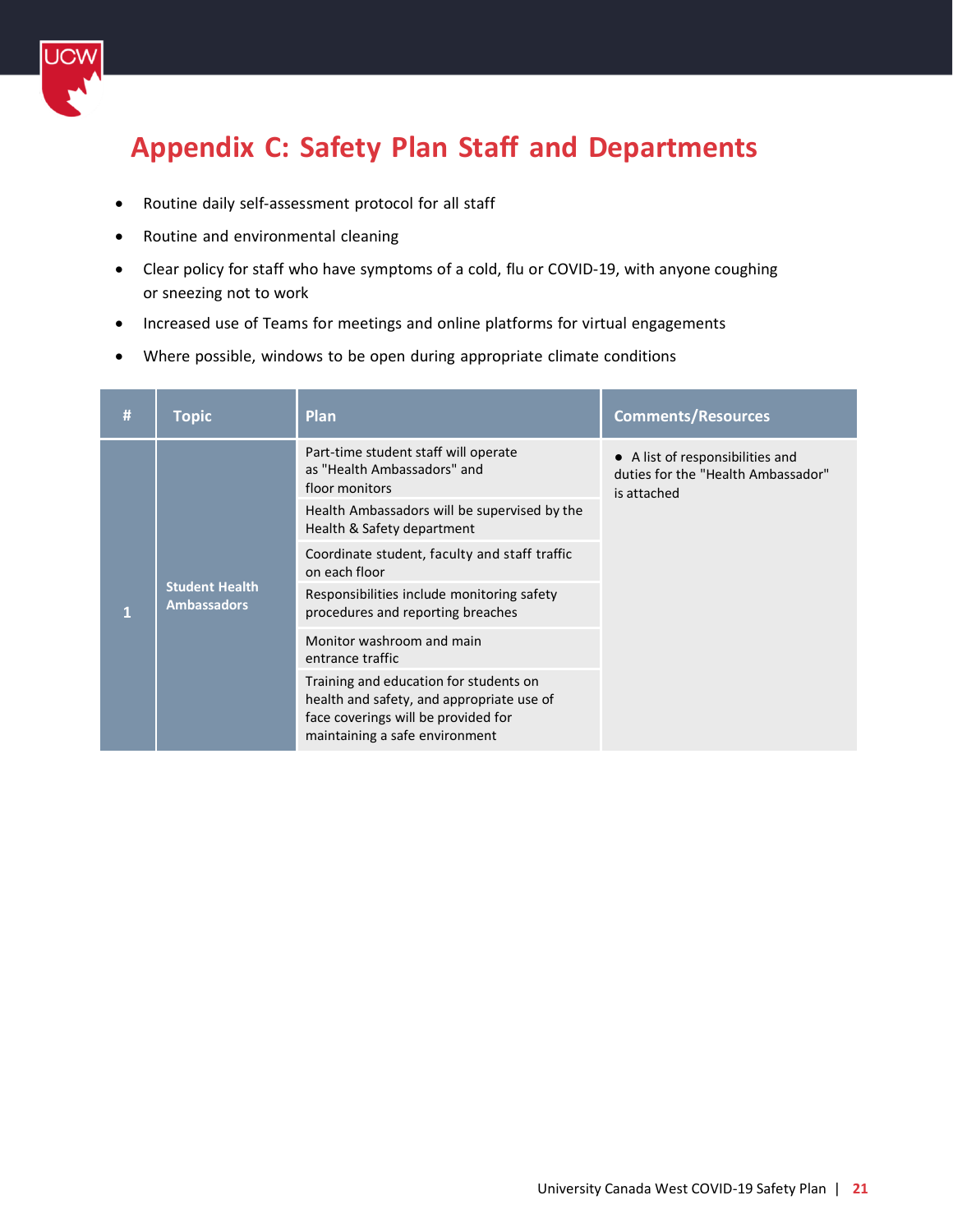

| $\overline{2}$ | <b>Sanitation: Cleaning</b><br>and Other Safety<br><b>Practices</b> | Cleaning of all surfaces will be carried<br>out daily and in some cases in intervals<br>throughout the day<br>Cleaning schedules will be worked<br>around this schedule as well to ensure<br>desks and surfaces are cleaned<br>thoroughly after each day<br>Washrooms and hallways are cleaned<br>during class times. Office and common<br>spaces - At end of day by<br>building cleaners | • Elevator usage places priority on<br>people with disabilities                                                                                             |
|----------------|---------------------------------------------------------------------|-------------------------------------------------------------------------------------------------------------------------------------------------------------------------------------------------------------------------------------------------------------------------------------------------------------------------------------------------------------------------------------------|-------------------------------------------------------------------------------------------------------------------------------------------------------------|
| 3              | <b>Safety Measures</b>                                              | COVID-specific guidelines will be distributed<br>to all staff:<br>• Safe hygiene practice<br>• Safety measures put in place and<br>protocols for cases or individuals with<br>symptoms on-campus<br>• Personal Protection Equipment is<br>provided for staff<br>• Plexiglass protection for front line<br>offices and reception<br>• Mandatory requirement to wear masks<br>at all times  | • Guideline distributed to<br>internal (and outside whenever<br>necessary) stakeholders                                                                     |
| 4              | <b>Communications Plan</b>                                          | Develop messages to communicate<br>protocols and procedures<br>Place signage in each room listing the<br>protocols: Posters, social media, TV screens<br>Signage on walls, doors, desks, floors, etc.<br>Constant reminders for implementing<br>effective hygiene practices, physical<br>distancing measures, etc.                                                                        | $\bullet$ Communications team $-$<br>responsible for producing and<br>distributing relevant and<br>importantmaterials throughout<br>the office/campus space |
| 5              | <b>Resources &amp;</b><br><b>Guidelines</b>                         | <b>Protocols &amp; Responses</b><br>Communication of rules and procedures<br>- i.e. if staff are not following procedures,<br>what are the next steps?<br><b>Support</b><br>Resources are available on-site and online<br>Health and safety guidelines<br>HR/OHS<br>Available for contact via email and phone<br>for questions, concerns, issues, etc.                                    | $\bullet$ Refer to the UCW Health and<br>Safetypolicy for more information<br>• For health and safety<br>concerns, email:<br>healthandsafety@ucanwest.ca    |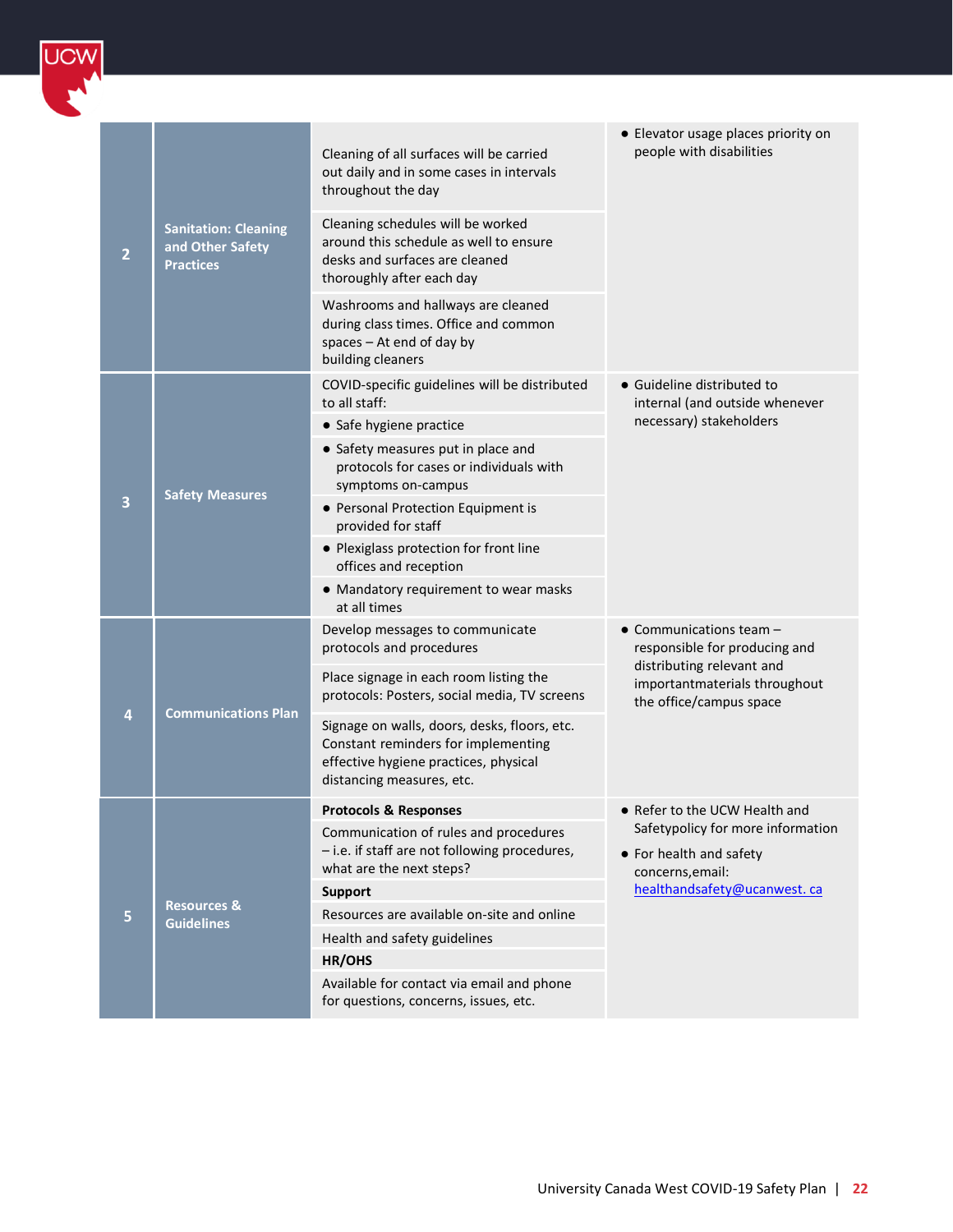| 6              | <b>Staff Protocols &amp;</b><br><b>Resources</b> | Training student-facing staff on safe<br>practices and ensuring they are prepared to<br>meet students, as well as being equipped to<br>handle themselves in various situations | • HR and OHS Committee will<br>schedule and provide<br>training/info sessions                                                   |
|----------------|--------------------------------------------------|--------------------------------------------------------------------------------------------------------------------------------------------------------------------------------|---------------------------------------------------------------------------------------------------------------------------------|
|                |                                                  | Plan for staff interaction in open workspace                                                                                                                                   |                                                                                                                                 |
|                |                                                  | Response if staff, faculty or students do not<br>follow protocols                                                                                                              |                                                                                                                                 |
| $\overline{7}$ | <b>Technology Plan</b>                           | Provide required tech support<br>and equipment                                                                                                                                 | • IT Team will be available on-site<br>and online for support                                                                   |
|                |                                                  | Main communication platform:<br><b>Microsoft Teams</b>                                                                                                                         |                                                                                                                                 |
|                | <b>Anticipated Challenges</b>                    | Staff refuse to come to campus                                                                                                                                                 | Business units will prepare service<br>continuity plans to ensure services<br>on-campus are prepared against<br>any disruptions |
|                |                                                  | Technological issues (connections<br>or equipment)                                                                                                                             |                                                                                                                                 |
|                |                                                  | Breach of health and safety protocols                                                                                                                                          |                                                                                                                                 |
| $\bf{8}$       |                                                  | Initial difficulties may be faced by staff<br>and Student Health Ambassadors as<br>people adjust to the "new normal"                                                           |                                                                                                                                 |
|                |                                                  | Possibility of decreased PPE resources in<br>which case more will need to be ordered<br>or a procedure will be put in place to<br>ensure safety in place of PPE                |                                                                                                                                 |

**UCW**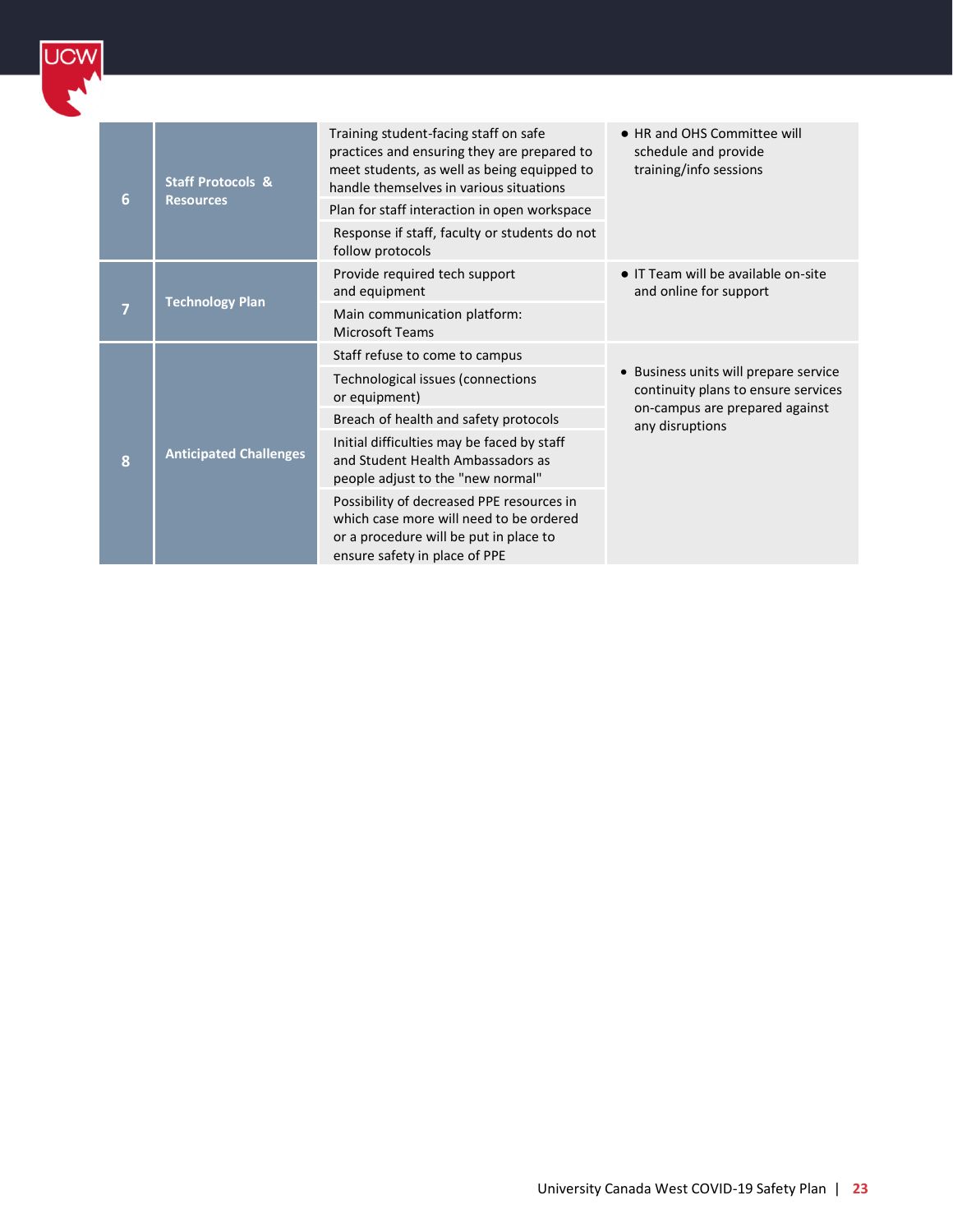

# <span id="page-23-0"></span>**Appendix D: Student Health Ambassador – Roles and Responsibilities**

- Monitor incoming and outgoing traffic on designated floors and areas, including but notlimited to high-traffic areas such as corridors, classrooms, office spaces, washrooms, etc.
- Coordinate with other Student Health Ambassadors and ensure that traffic is adhering to safety guidelines.
- Attend training sessions as required by the University.
- Maintain up-to-date knowledge on the University's safety guidelines, procedures and protocols.
- Promote and communicate safe hygiene practices to students, faculty and staff on a regular basis.
- Report any breaches of safety procedures or guidelines to the Manager, Health & Safety.
- Evaluate and recommend improvements to the procedures and guidelines whenever necessary.
- Provide assistance at the start and end of classes, ensuring that students are entering and exiting.
- Distribute safety equipment such as masks and/or gloves.
- Monitor supplies in each designated area and report to the Office Manager if supplies need replenishing or restocking (i.e. empty hand sanitizer bottles).
- Other duties as assigned.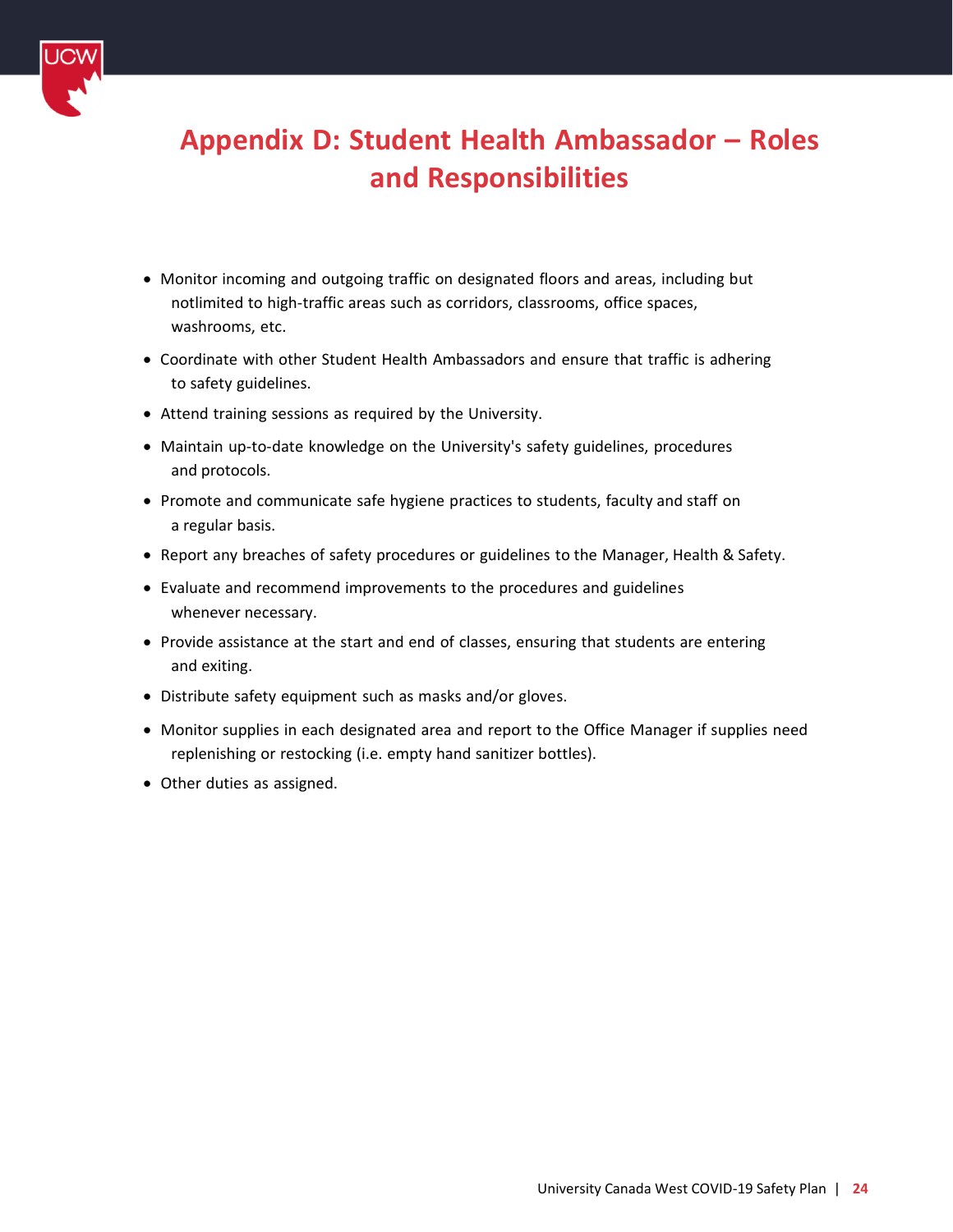

# <span id="page-24-0"></span>**Appendix E: Visitor/Contractor Screening Form for Entry to UCW Campuses**

# $ICMA$ UNIVERSITY<br>CANADA WEST

# Health and Safety - COVID-19 Visitor/Contractor Screening Form

In the interest of Health & Safety of all people interacting at University Canada West campuses, visitors and contractors must complete this declaration form prior to entering our campus. Please review our detailed UCW COVID-19 Safety Plan posted on our website: [www.ucanwest.ca.](http://www.ucanwest.ca/) If you indicate to us that you have symptoms of COVID-19, you are prohibited from entering the premises and advised to seek professional medical help/assistance.

Required 1.Full Name

2.Contact Number

3.Which organization are you from?

4.Who are you here to visit? (UCW Contact Person - Department)

5.How are you feeling overall from a health point of view?

O Well

O Unwell

6.Have you:

П Had a high temperature (37.9 degrees or higher), dry cough, difficulty breathing within last 14 days

П Been in close contact with anyone who has been diagnosed (or suspected of having COVID-19) within the past 14 days

п Been told to self-isolate by a medical professional

п Been experiencing – Runny nose, Phlegm or Mucus build up, Fatigue, Body aches, Sneezing, Diarrhea, Nausea or Vomiting, Sore throat

П None of the above

7.If you answered yes to any of the risk factors above, please do not enter the building and return home. You will need to reschedule your appointment until such time it is safe for you to visit. If none of the above applied, you may now enter the building. When on site, please adhere to our campus standard processes/procedures regarding COVID-19, i.e. - wear mask at all times - use gloves if handling equipment - hand washing/hand sanitizing - general coughing/sneezing etiquette Please tick below to confirm you have understood.

O I understand and acknowledge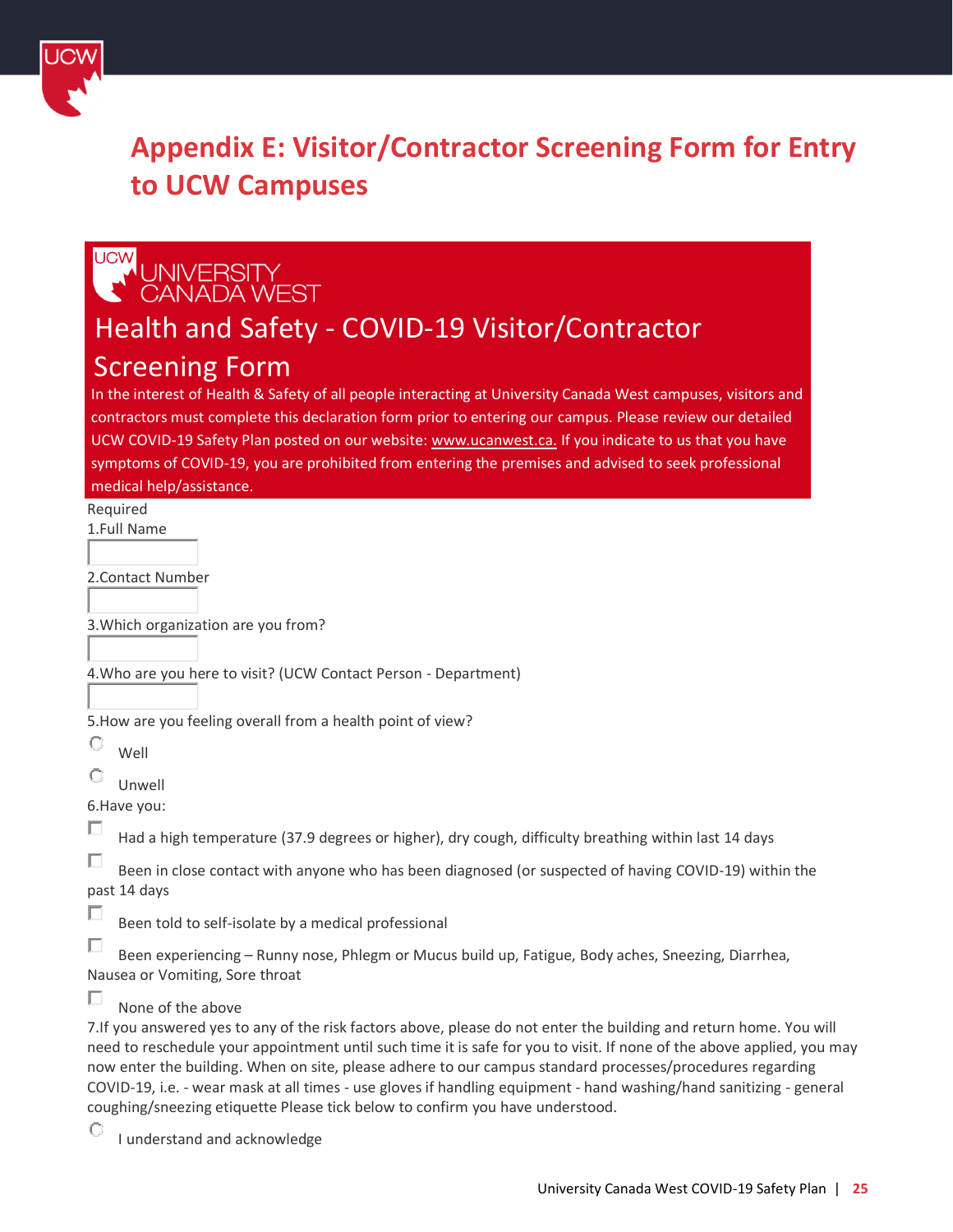<span id="page-25-0"></span>

# **Appendix F: COVID-19 Response Guide**

# **What steps is UCW taking to help prevent the spread of COVID-19?**

- Vaccine status verification
- Enforce health & safety protocols
- Any students, faculty or staff identified with symptoms will be requested to return home and seek medical attention

## **What procedures are being practiced on-site?**

- Enhanced surface cleaning every day
- Strict handwashing and hygiene requirements
- All employees are required to sanitize their personal workspace regularly before and after use
- Appropriate PPE is provided upon request

#### **What do you do if you suspect another worker has symptoms of COVID-19?**

- Report to your front line manager and/or email [healthandsafety@ucanwest.ca](mailto:healthandsafety@ucanwest.ca)
- Stay clear of that employee
- Do not make assumptions and let authorities act

## **Where are the COVID-19 Safety Posters located?**

● Posters are located all around the campuses

## **How does COVID-19 spread?**

- Breathing in droplets in the air that are created when people cough or sneeze
- Close contact with other people without PPE
- The most common type of spread is through contact with the respiratory droplets of an infected person

#### **What should you do if you have symptoms or have been exposed?**

- Take immediate physical distancing from other co-workers or students
- Report immediately to the front reception staff or available Student Health Ambassador and follow the provided instructions
- Use the BCCDC self-assessment online tool or contact 811 to determine if testing is required

## **What is the minimum PPE/CPE available on-site?**

- Hand sanitizers
- Face masks
- Plexiglass barriers